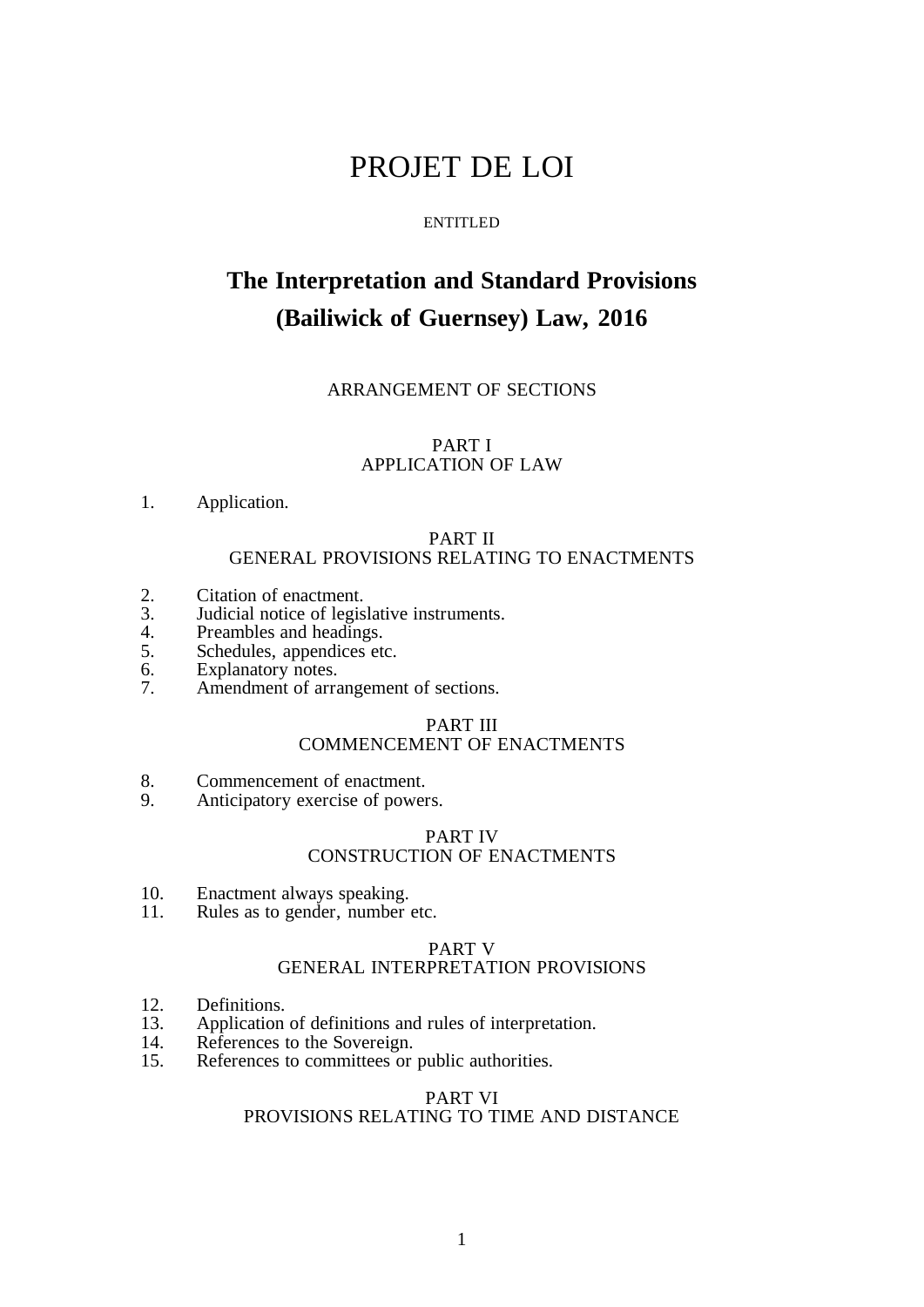- 16. Time and reckoning of periods of time.<br>17. Distance.
- Distance.

# PART VII

# REPEAL OF AND REFERENCES TO ENACTMENTS ETC

- 18. General savings on repeal.<br>19. References to other enactm
- References to other enactments.

# PART VIII

# ORDINANCES AND SUBORDINATE LEGISLATION

- 20. Power to make Ordinances and subordinate legislation.<br>21. Procedure for Ordinances under this Law.
- 21. Procedure for Ordinances under this Law.<br>22. Saving for subordinate legislation not laid.
- 22. Saving for subordinate legislation not laid.<br>23. Rules of court.
- Rules of court.

# PART IX

# STATUTORY POWERS AND DUTIES

- 24. Exercise of powers and duties.<br>25. Provisions as to holders of offi
- 25. Provisions as to holders of office.<br>26. Exercise of powers of holders of  $\alpha$
- Exercise of powers of holders of office.

# PART X OFFENCES AND PENALTIES

27. Duplicated offences.

## PART XI MISCELLANEOUS MATTERS

- 28. Repeal.<br>29. Applica
- 29. Application to the Crown.<br>30. Commencement.
- Commencement.
- 31. Citation.

Schedule - Definitions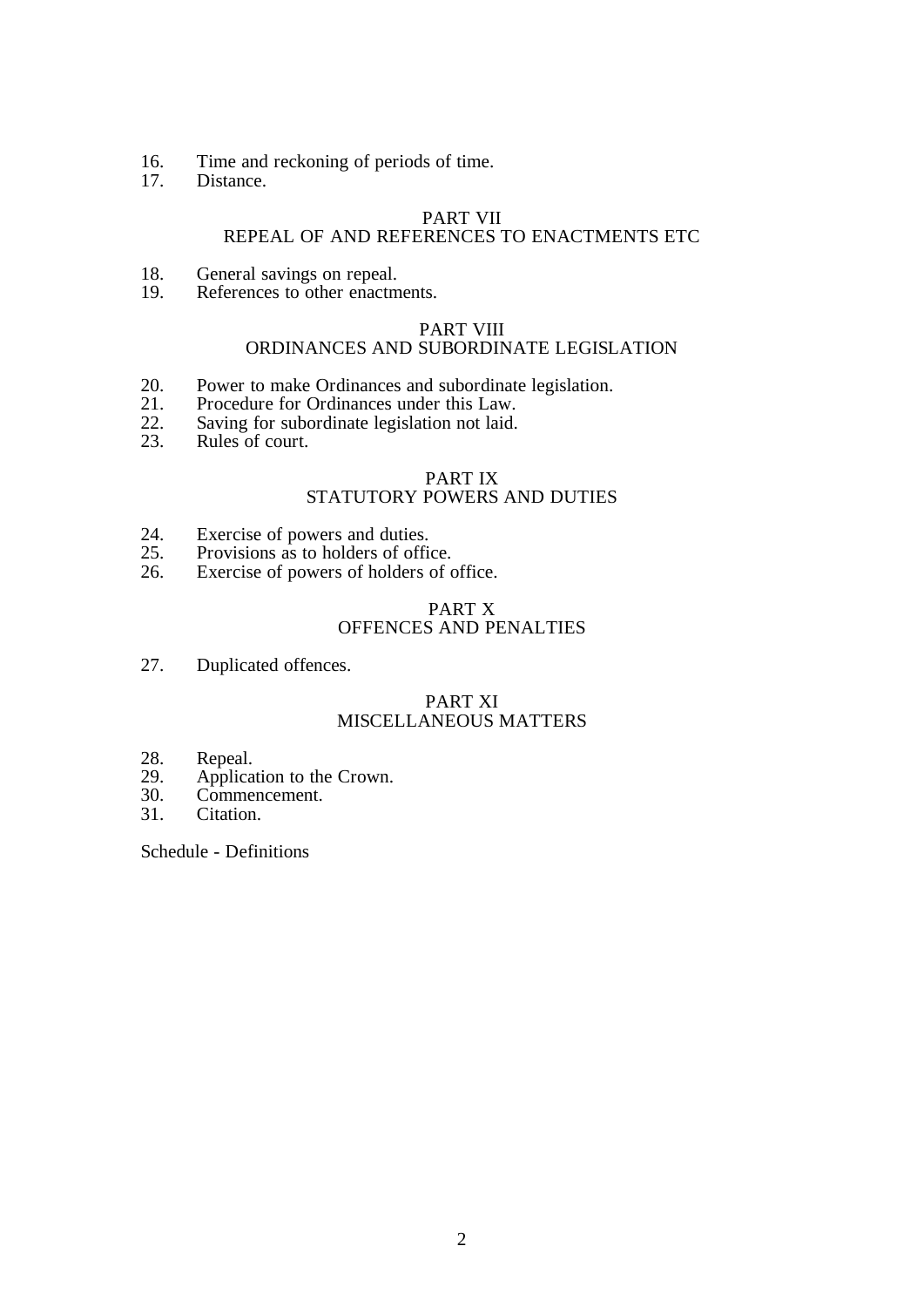# PROJET DE LOI

### ENTITLED

# **The Interpretation and Standard Provisions (Bailiwick of Guernsey) Law, 2016**

**THE STATES**, in pursuance of their Resolution of the 29<sup>th</sup> day of June, 2005**<sup>a</sup>** , have approved the following provisions which, subject to the Sanction of Her Most Excellent Majesty in Council, shall have force of law in the Bailiwick of Guernsey.

## PART I

# APPLICATION OF LAW

## **Application.**

**1.** (1) This Law applies, unless the contrary intention appears, to every enactment (including this Law) made before or after the commencement of this Law.

(2) For the purposes of subsection (1) and for the avoidance of doubt, a provision in an enactment stating that the Interpretation (Guernsey) Law, 1948<sup>b</sup> applies in respect of that enactment does not, of itself, constitute a contrary intention.

# PART II GENERAL PROVISIONS RELATING TO ENACTMENTS

## **Citation of enactment.**

**2.** (1) An enactment may be cited -

(a) by any title by which it, or any other enactment,

**a** Article XI of Billet d'État No. IX of 2005.

**<sup>b</sup>** Ordres en Conseil Vol. XIII, p. 355.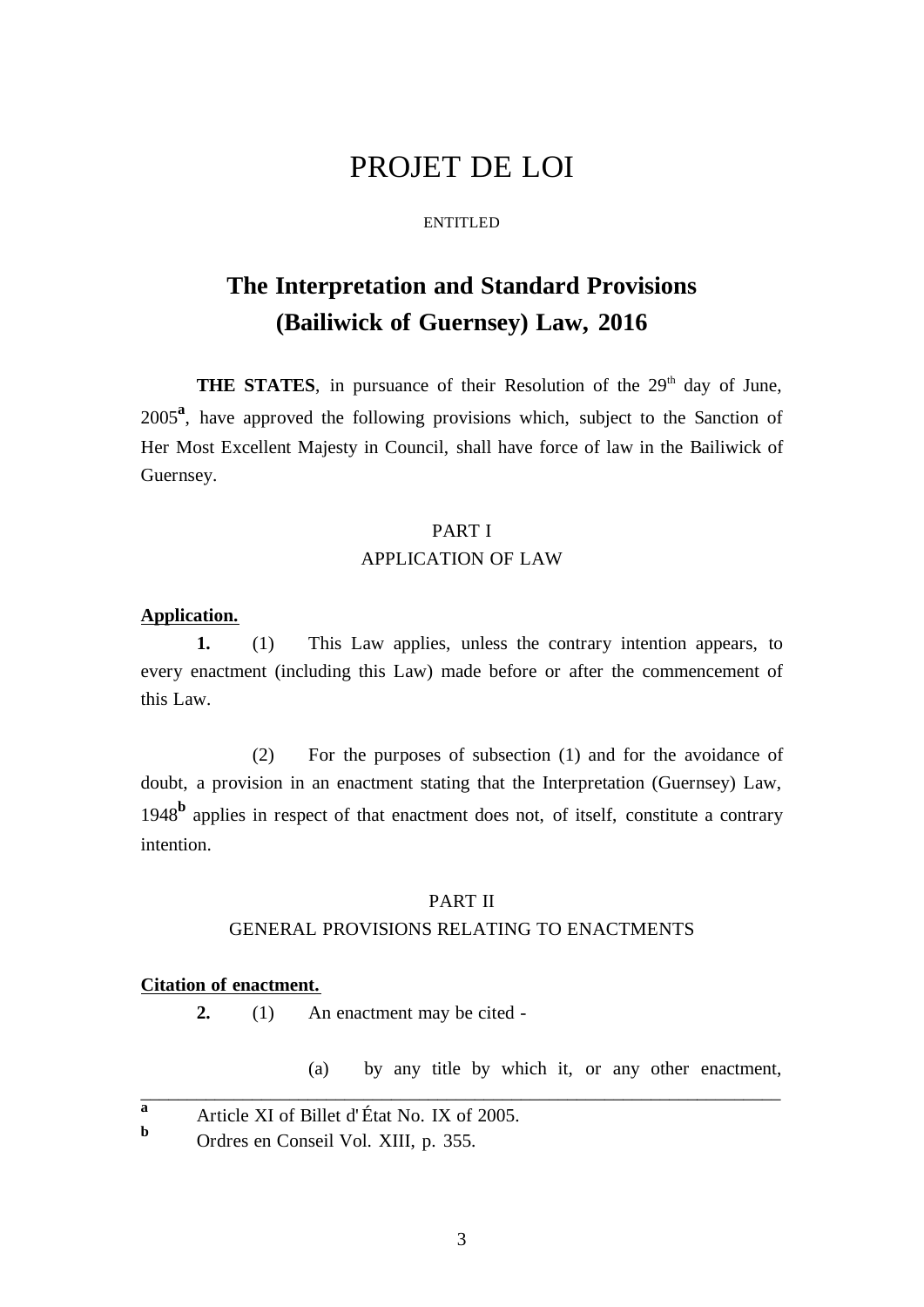## authorises its citation, or

(b) if its citation is not so authorised, by its title.

(2) An enactment may continue to be cited in accordance with subsection (1) notwithstanding the repeal of that enactment or of any other enactment authorising its citation.

# **Judicial notice of legislative instruments.**

**3.** (1) Judicial notice shall be taken of the legislative instruments listed in subsection (2), whether passed before or after the commencement of this Law.

- (2) The instruments are
	- (a) in respect of the Bailiwick*,* enactments,
	- (b) in respect of the United Kingdom
		- (i) Acts of Parliament,
		- (ii) Orders in Council, and
		- (iii) subordinate legislation, within the meaning of the Interpretation Act 1978**<sup>c</sup>** ,

whether registered on the Records of the Island of Guernsey or not,

- (c) in respect of the European Union
	- (i) the Treaties,
- (ii) EU instruments, \_\_\_\_\_\_\_\_\_\_\_\_\_\_\_\_\_\_\_\_\_\_\_\_\_\_\_\_\_\_\_\_\_\_\_\_\_\_\_\_\_\_\_\_\_\_\_\_\_\_\_\_\_\_\_\_\_\_\_\_\_\_\_\_\_\_\_\_\_

**<sup>c</sup>** An Act of Parliament, 1978 c. 30.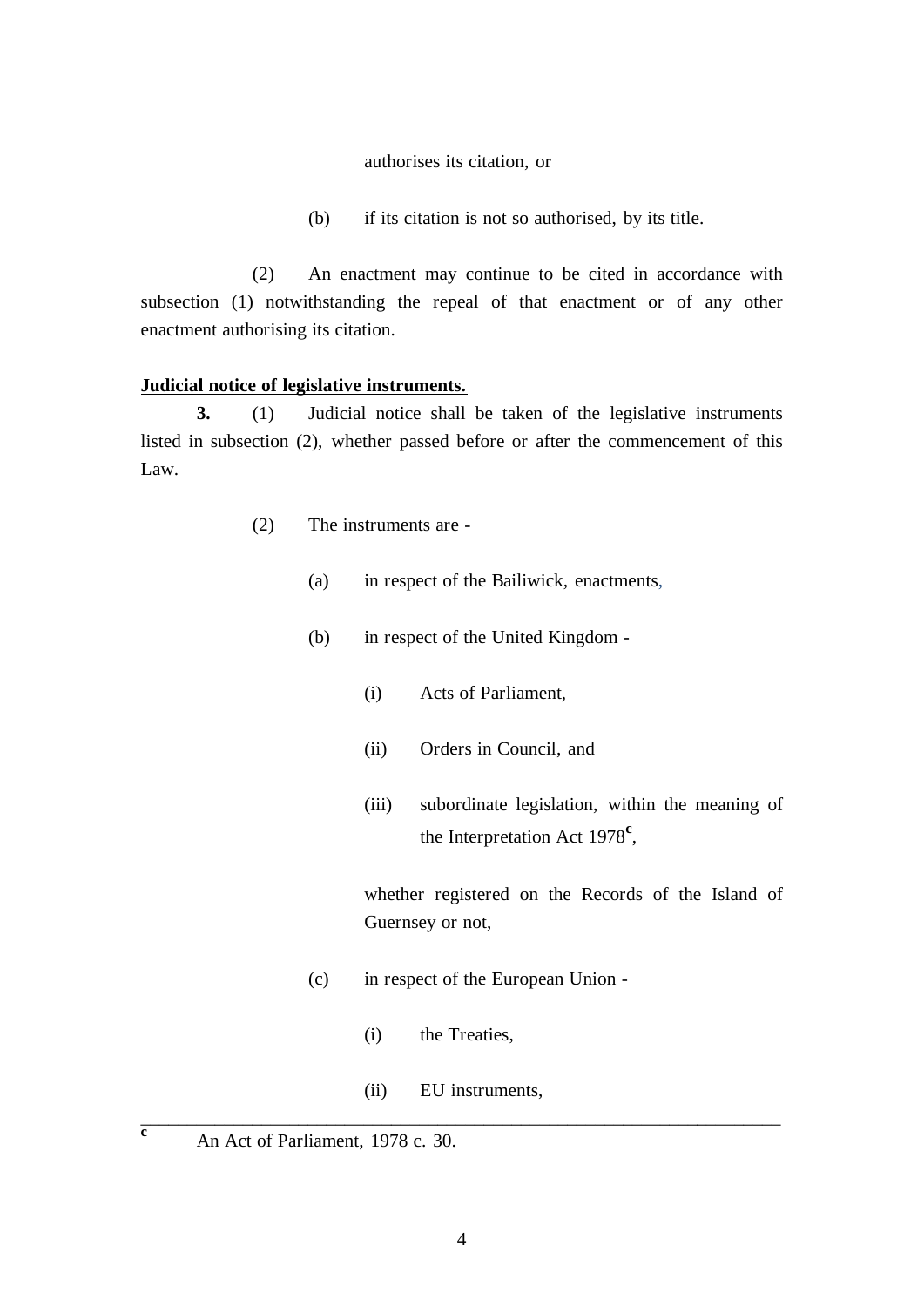- (iii) decisions of, or expressions of opinion by, the European Court, and
- (iv) the Official Journal of the Union, and
- (d) in respect of the European Economic Area
	- (i) decisions of, or expressions of opinion by, the EFTA Court (established under Article 108 of the Agreement on the European Economic Area), and
	- (ii) instruments of the EFTA Surveillance Authority (also established under that Article).

# **Preambles and headings.**

**4.** The preamble to an enactment and the headings of the parts, fasciculi, chapters, sections, articles, schedules, appendices and other divisions and subdivisions into which an enactment is divided form part of the enactment, but only to assist in explaining its intent and meaning.

# **Schedules, appendices etc.**

**5.** A schedule or appendix to, or a table or diagrammatic representation (including any note, map, symbol or image) contained in, an enactment forms a part of that enactment, unless the contrary intention appears.

# **Explanatory notes.**

**6.** An explanatory note relating to an enactment does not form part of that enactment.

### **Amendment of arrangement of sections.**

**7.** (1) Where an enactment amends another enactment and, as a consequence, the arrangement of sections would require amendment, the arrangement of sections is, unless the contrary intention appears, amended accordingly.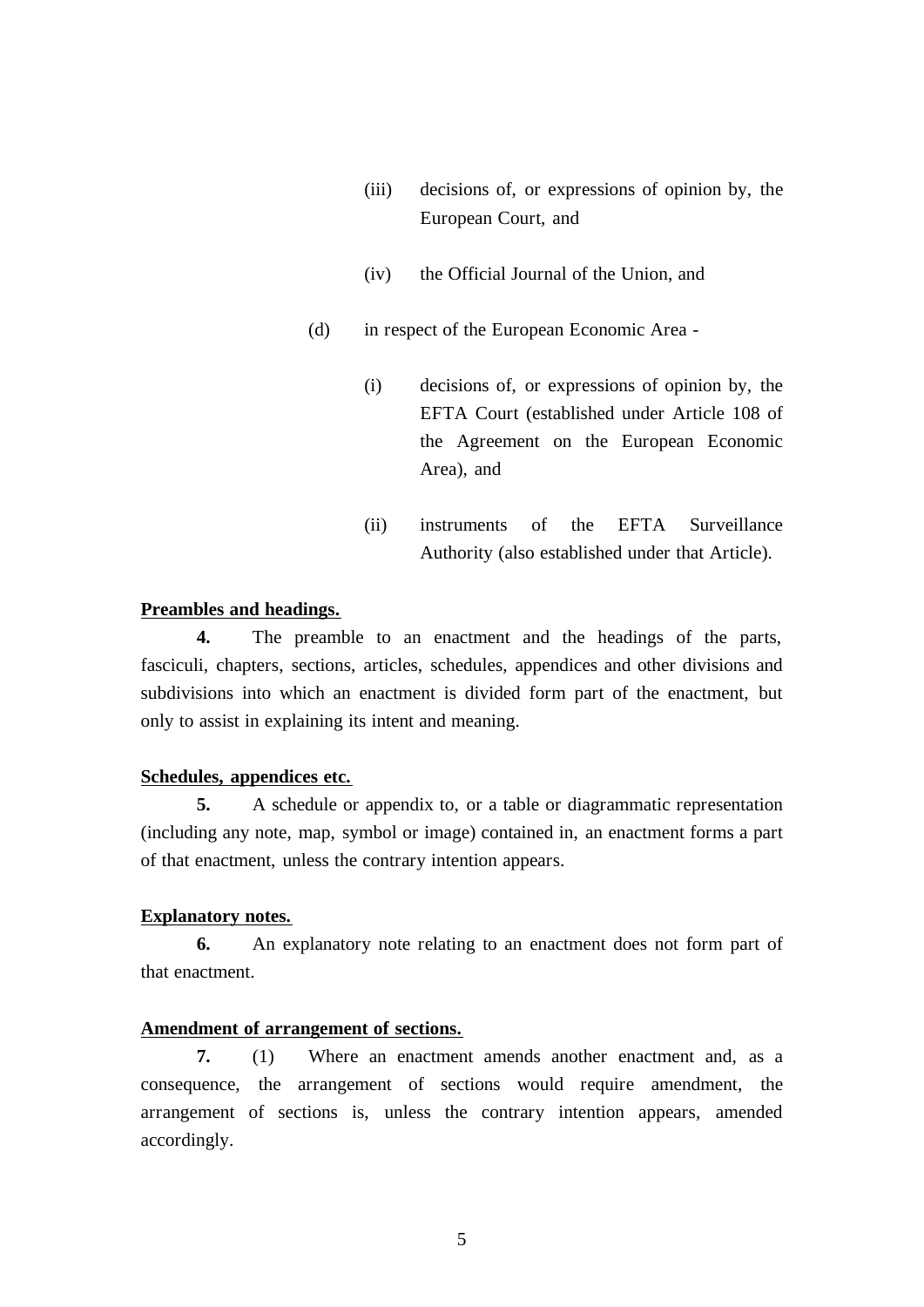(2) In subsection (1), an "**arrangement of sections**" includes a table or list of the parts, fasciculi, chapters, sections, articles, schedules, appendices and other divisions and subdivisions into which an enactment is divided.

# PART III

# COMMENCEMENT OF ENACTMENTS

### **Commencement of enactment.**

**8.** (1) In an enactment the expression "**commencement**" and related expressions, when used with reference to an enactment, means the coming into force of the enactment.

(2) Unless the contrary intention appears, an enactment comes into force -

- (a) where provision is made for it to come into force on a particular day, at the beginning of that day,
- (b) where provision is made for it to come into force on a day to be appointed by Ordinance, subordinate legislation or resolution, at the beginning of the day so appointed, and
- (c) in any other case
	- (i) if it is contained in a Law, at the beginning of the day on which the Law is registered on the Records of the Island of Guernsey, or
	- (ii) if it is contained in an Ordinance or subordinate legislation, at the beginning of the day on which that Ordinance or subordinate legislation is made.

(3) Where a provision of an enactment provides for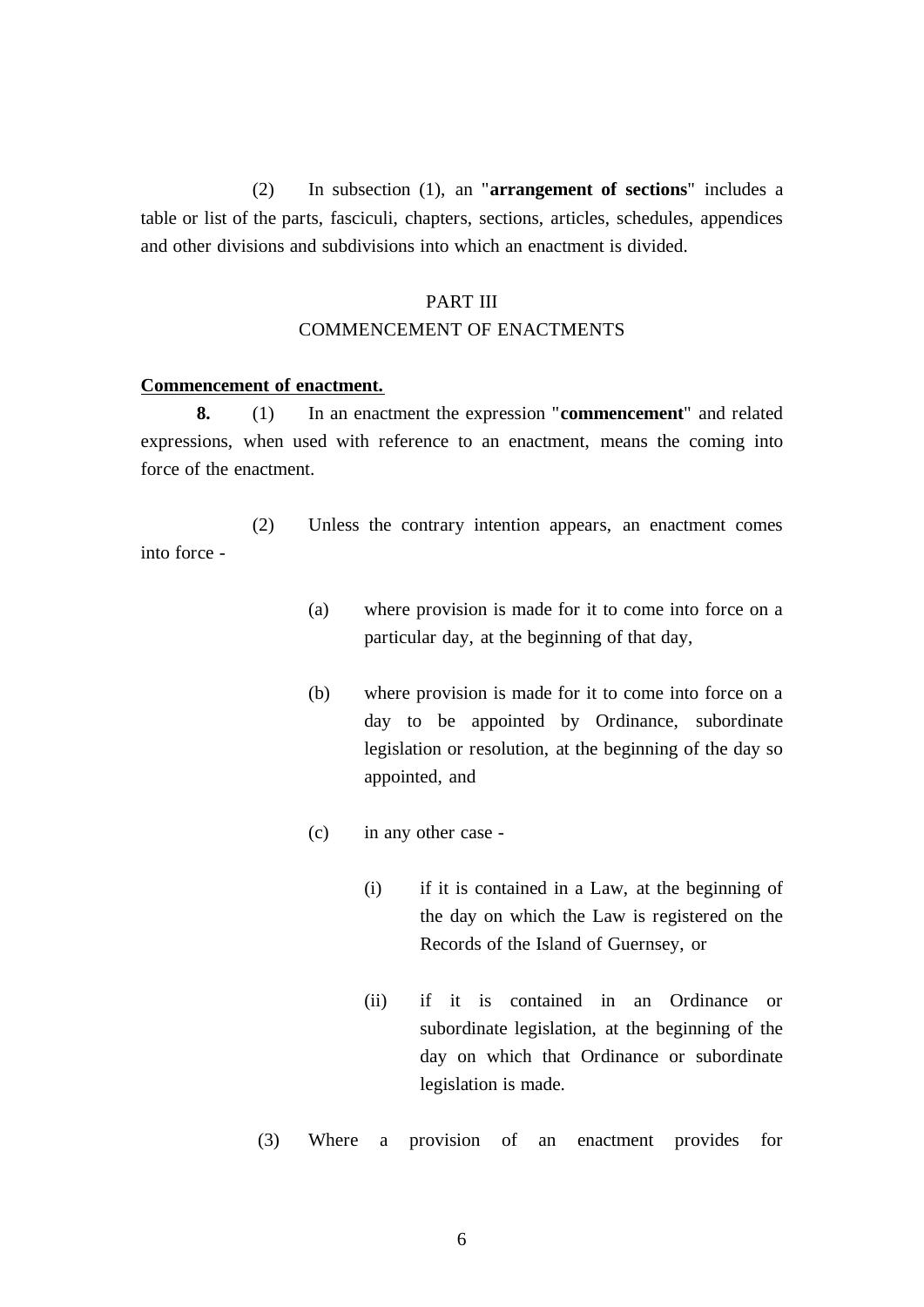commencement of the enactment on a day to be appointed by Ordinance, subordinate legislation or resolution, different days may be so appointed for different provisions of the enactment and for different purposes.

## **Anticipatory exercise of powers.**

**9.** (1) Where an enactment which does not come into force immediately upon its making -

- (a) confers power
	- (i) to make an Ordinance or subordinate legislation,
	- (ii) to make any appointment,
	- (iii) to give any notice,
	- (iv) to prescribe any form, or
	- (v) to do any other thing for the purposes of that enactment, or
- (b) would, if it had come into force, amend another enactment so as to insert into that enactment any of the powers set out in paragraph (a),

then, unless the contrary intention appears, the power may be exercised at any time after the making of the enactment and prior to its coming into force so far as may be necessary or expedient for the purposes set out in subsection (2).

- (2) The purposes are
	- (a) bringing the enactment into force, or
	- (b) giving effect to the enactment when it comes into force.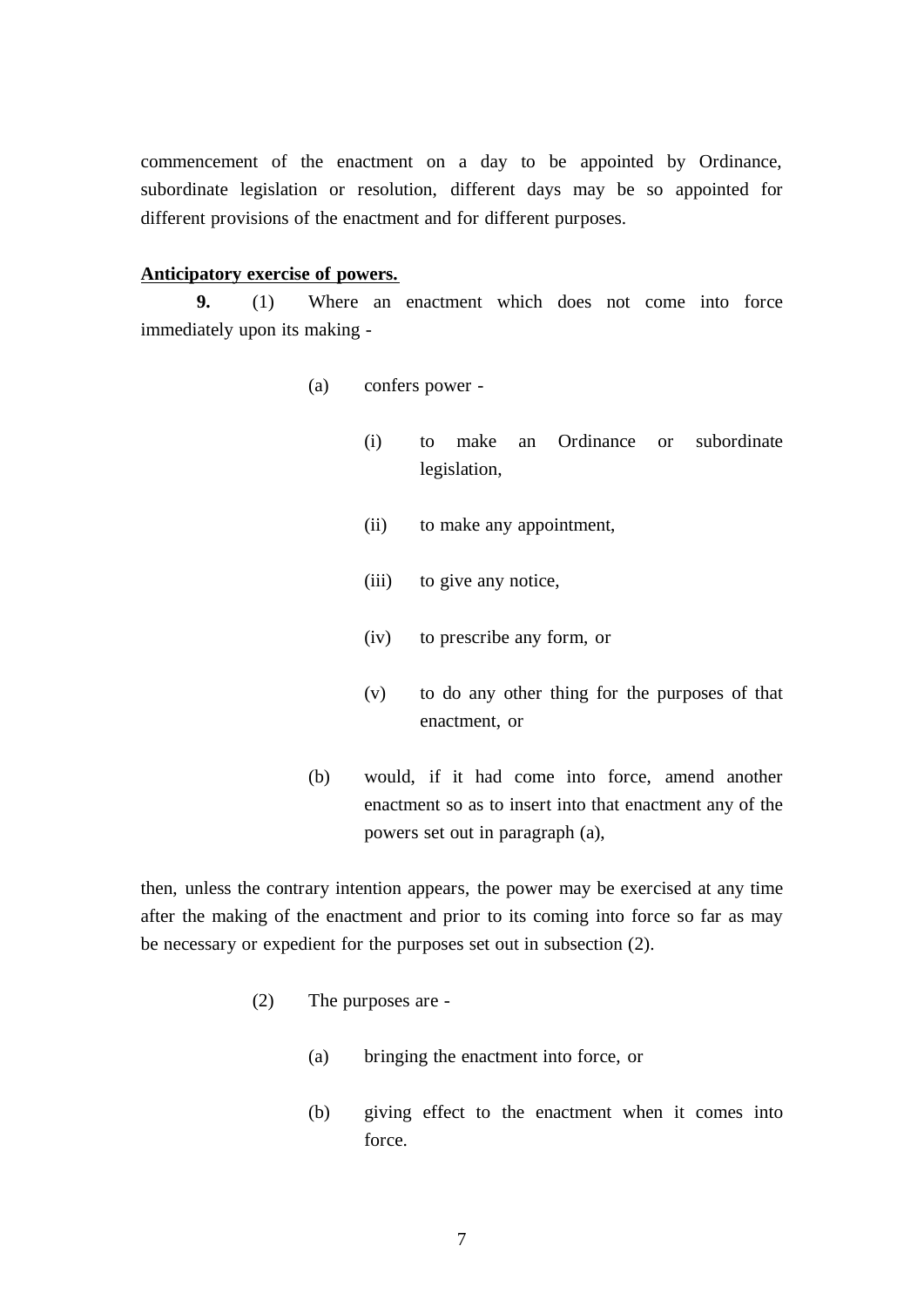(3) For the avoidance of doubt, an Ordinance or subordinate legislation made under a power exercised in accordance with subsection (1) may come into force before the enactment comes into force.

# PART IV

# CONSTRUCTION OF ENACTMENTS

## **Enactment always speaking.**

**10.** Unless the contrary intention appears, an enactment continues to have effect and may be applied from time to time to the circumstances as they arise.

## **Rules as to gender, number etc.**

**11.** Unless the contrary intention appears, in an enactment -

- (a) words and expressions indicating the masculine, feminine or neuter gender are not limited to the indicated gender, and
- (b) words and expressions in the singular include the plural and words and expressions in the plural include the singular.

#### PART V

# GENERAL INTERPRETATION PROVISIONS

### **Definitions.**

- **12.** (1) Unless the contrary intention appears
	- (a) in an enactment made before the commencement of this Law, words and expressions listed in Part I of the Schedule, and related words and expressions, are to be construed according to that Part, and
	- (b) in an enactment made after the commencement of this Law, words and expressions listed in Parts I and II of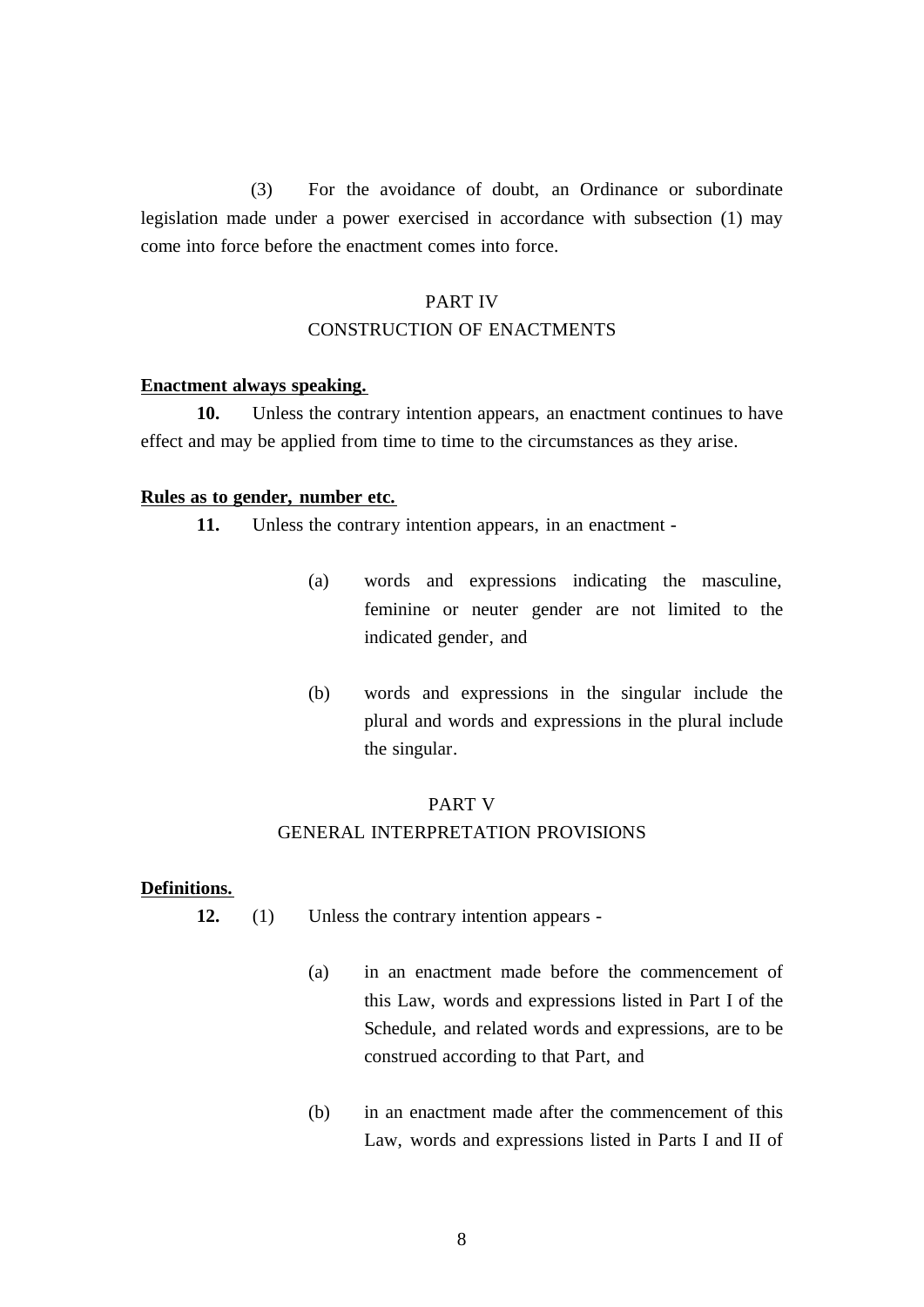the Schedule, and related words and expressions, are to be construed according to those Parts.

(2) The States may by Ordinance amend the Schedule.

# **Application of definitions and rules of interpretation.**

- **13.** Unless the contrary intention appears
	- (a) where a word or expression is defined in or for the purposes of an enactment, or is to be construed in accordance with rules of interpretation contained in or applicable to that enactment, related words and expressions in that enactment have corresponding meanings and are to be construed accordingly, and
	- (b) where a Law or an Ordinance confers power to make an Ordinance or subordinate legislation, expressions used in that Ordinance or subordinate legislation have the meanings which they bear in the Law or Ordinance under which that Ordinance or subordinate legislation, as the case may be, is made.

# **References to the Sovereign.**

**14.** Unless the contrary intention appears, a reference to the Sovereign in an enactment is a reference to the Sovereign for the time being.

# **References to committees or public authorities.**

**15.** Where an enactment confers a function on a named committee or public authority, unless the contrary intention appears, a reference in the enactment to the named committee or public authority is a reference to the committee or public authority in which the function is for the time being vested.

# PART VI PROVISIONS RELATING TO TIME AND DISTANCE

# **Time and reckoning of periods of time.**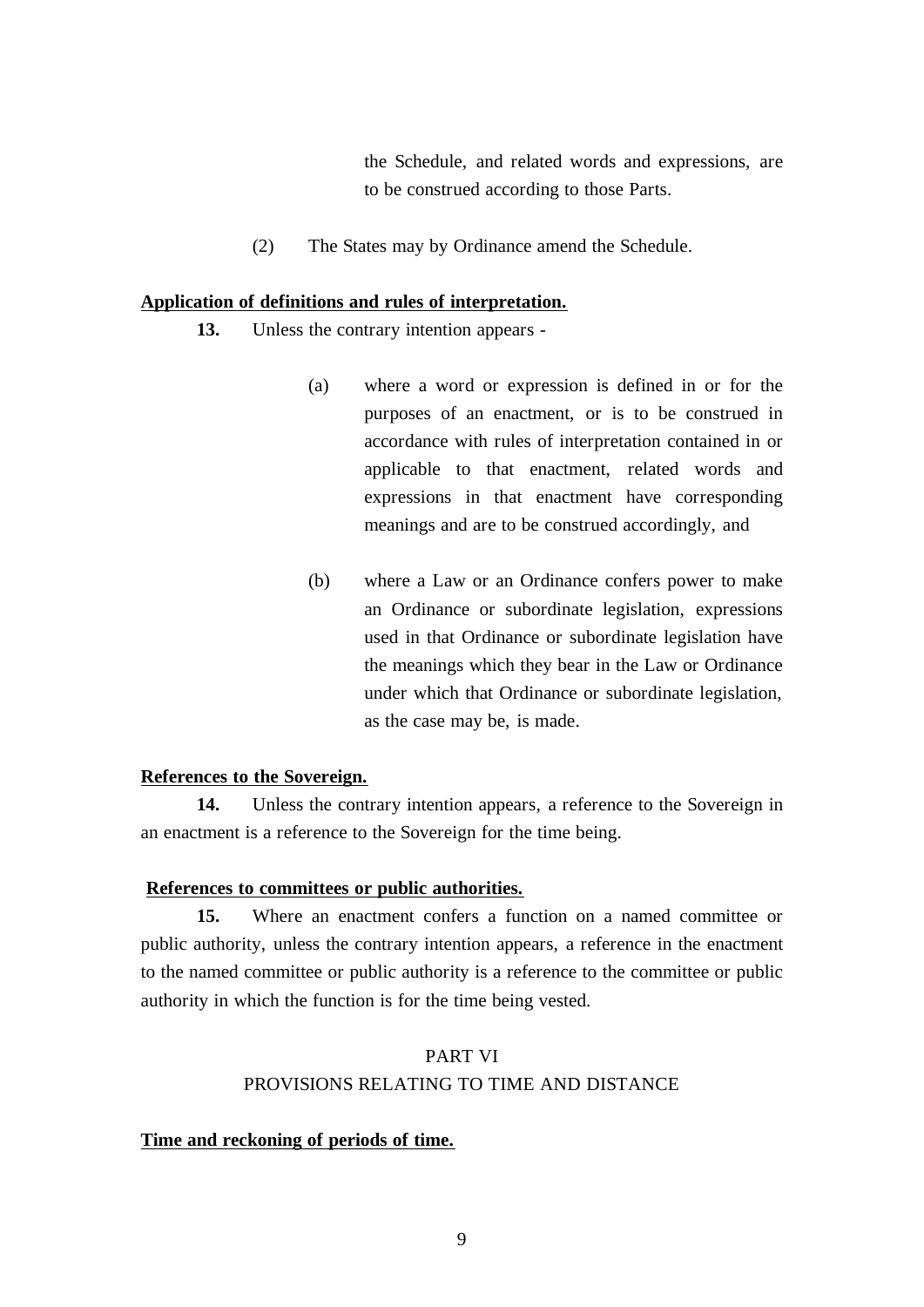**16.** (1) Unless the contrary intention appears, an expression of, or relating to, time or a reference to a point of time in an enactment shall be determined -

- (a) by reference to Greenwich mean time, or
- (b) where the time or point of time in question falls within the summer-time period, by reference to summer time.
- (2) Unless the contrary intention appears
	- (a) where a period of time is expressed to begin on, or from, a particular day, that day is included in the period,
	- (b) where a period of time is expressed to begin after, or end before, a particular day, that day is not included in the period, and
	- (c) where a period of time is expressed to end on, or to continue to, or until, a particular day, that day is included in the period.

#### **Distance.**

**17.** In measuring any distance for the purpose of an enactment, that distance shall, unless the contrary intention appears, be measured in a straight line on a horizontal plane.

## PART VII

## REPEAL OF AND REFERENCES TO ENACTMENTS ETC

# **General savings on repeal.**

**18.** (1) Where an enactment repeals another enactment the repeal does not, unless the contrary intention appears -

(a) revive anything not in force or existing at the time of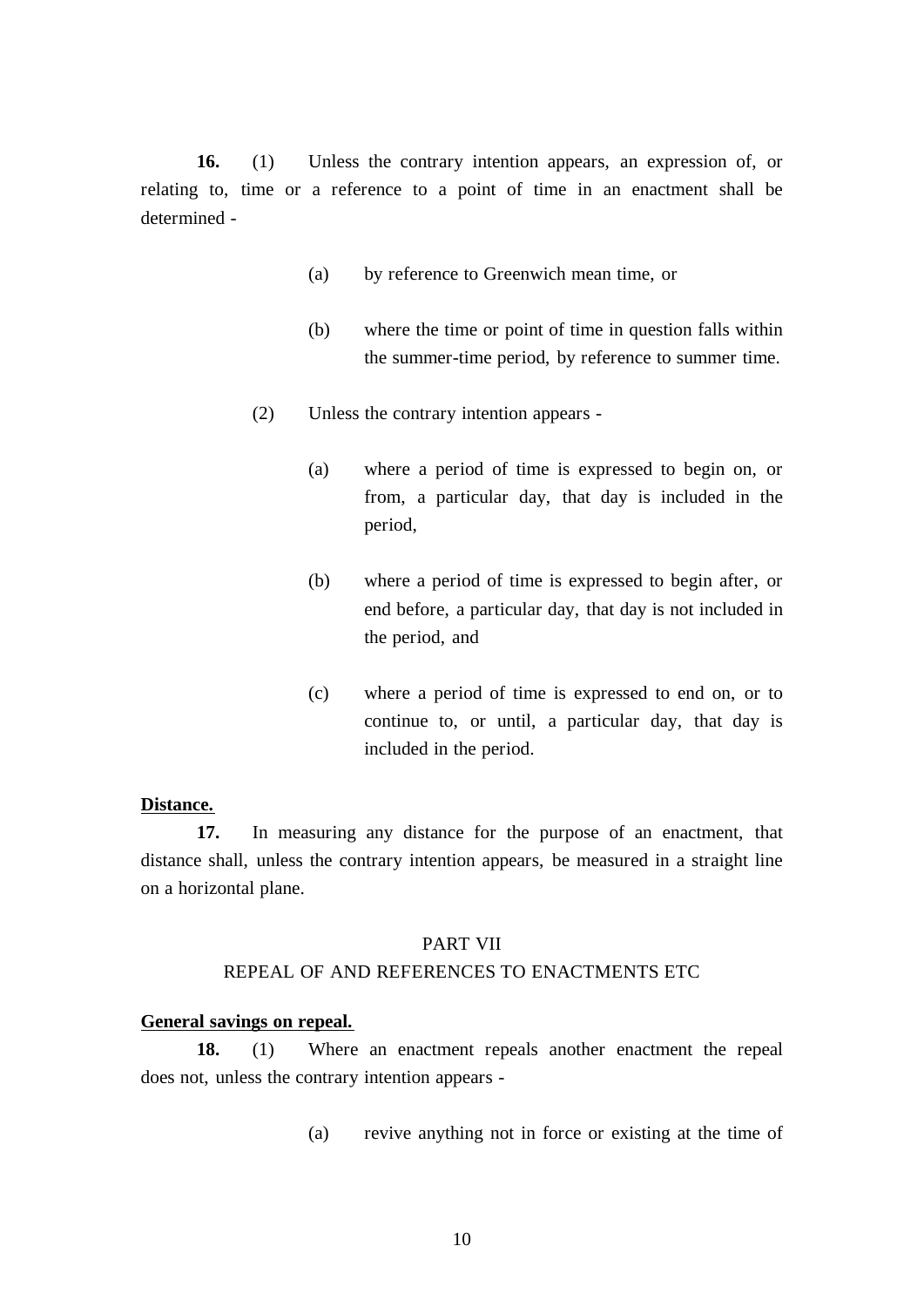the repeal, including any enactment previously repealed,

- (b) affect the previous operation of the repealed enactment or anything duly done or suffered under it,
- (c) affect any right, interest, title, power, privilege, status or capacity created, acquired, accrued, established or exercisable under the repealed enactment,
- (d) affect any duty, obligation, liability or burden of proof imposed, created or incurred under the repealed enactment,
- (e) affect any penalty, forfeiture or punishment incurred in respect of any offence committed in contravention of the repealed enactment, or
- (f) affect any investigation, legal proceeding or remedy in respect of any such right, interest, title, power, privilege, status, capacity, duty, obligation, liability, burden of proof, penalty, forfeiture or punishment.
- (2) Unless the contrary intention appears
	- (a) any penalty, forfeiture or punishment referred to in subsection (1)(e) may be imposed and enforced, and
	- (b) any investigation, legal proceeding or remedy referred to in subsection (1)(f) may be instituted, continued or enforced,

as if the repealing enactment had not been made.

(3) This section applies to an enactment which ceases to be in force by virtue of -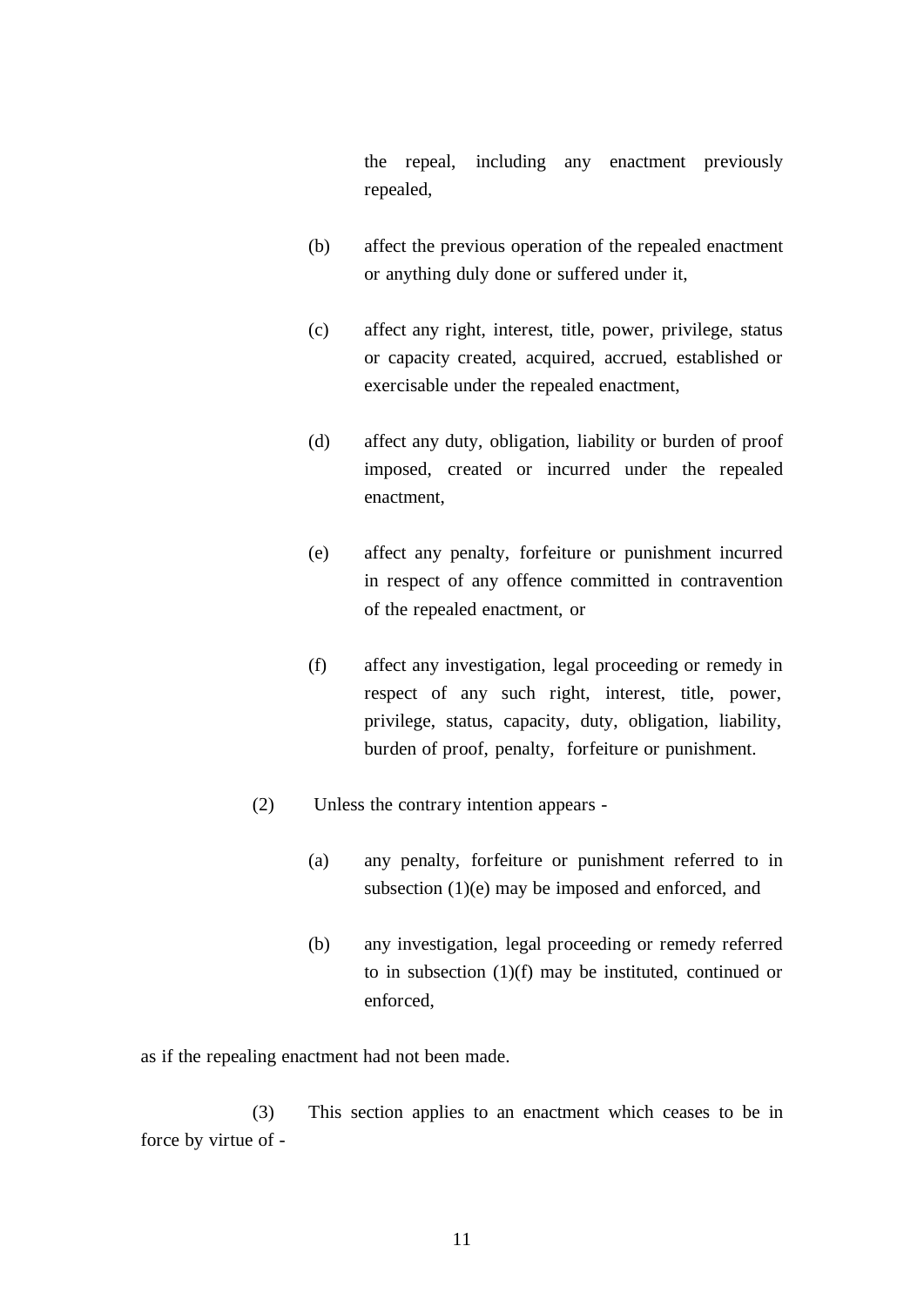- (a) the expiration of any period,
- (b) the attainment of any date, or
- (c) the occurrence of any event,

specified in that or any other enactment as if it had been repealed by another enactment.

## **References to other enactments.**

**19.** A reference in an enactment to another enactment is, unless the contrary intention appears, a reference to that other enactment as amended, reenacted (with or without modification), extended or applied.

## PART VIII

# ORDINANCES AND SUBORDINATE LEGISLATION

# **Power to make Ordinances and subordinate legislation.**

**20.** A statutory or customary power to make an Ordinance or subordinate legislation -

- (a) includes power, exercisable in the same manner and subject to the same consent and conditions, restrictions and requirements (if any), to amend or repeal the Ordinance or subordinate legislation,
- (b) may be exercised in relation to all cases to which the power extends, or in relation to all those cases subject to specified exceptions, or in relation to any specified case or class of case,
- (c) includes power to make, as respects the cases in relation to which it is exercised -
	- (i) the full provision to which the power extends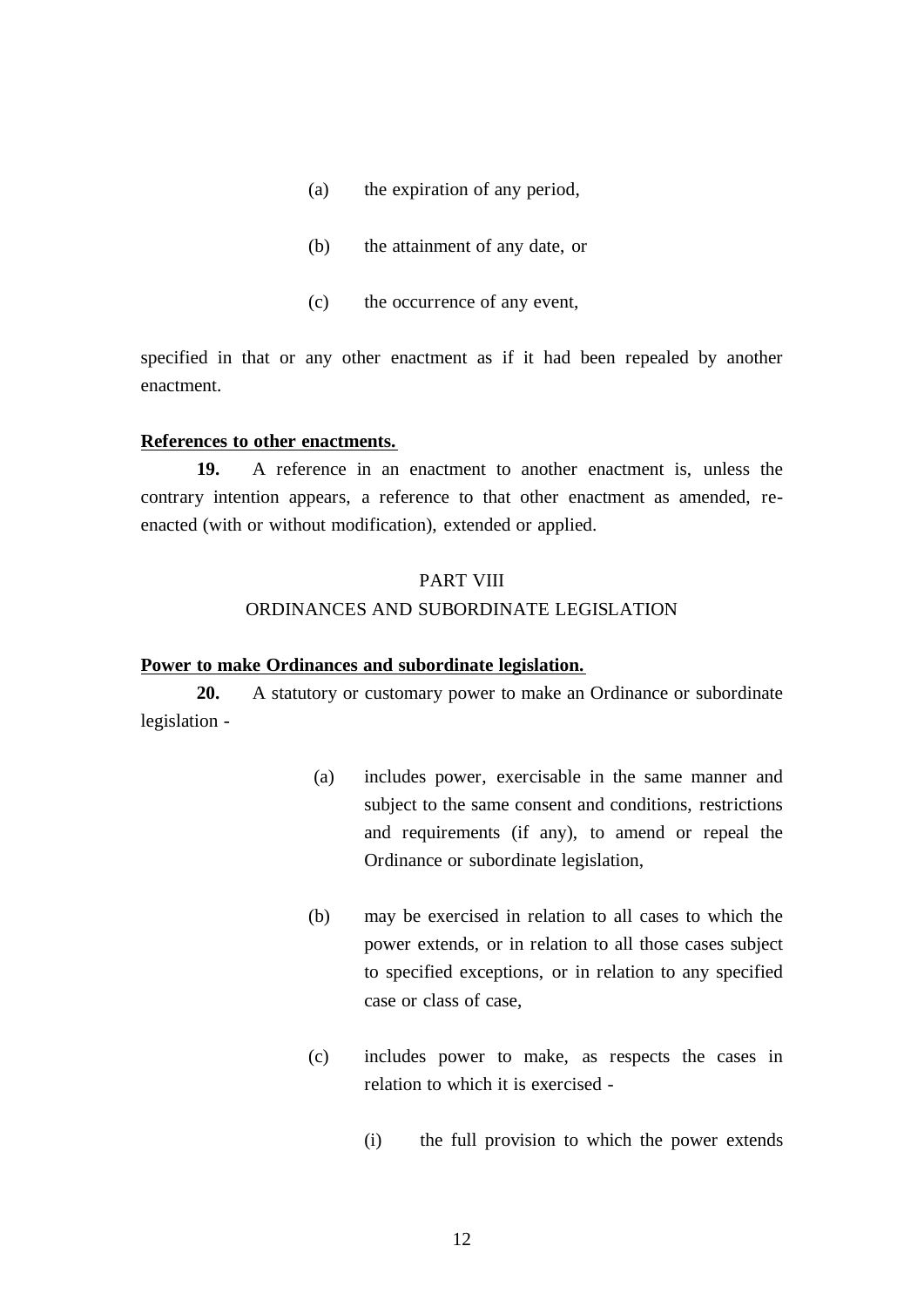or any lesser provision (whether by way of exception or otherwise),

- (ii) the same provision for all cases, or different provision for different cases or classes of case, or different provision for the same case or class of case for different purposes,
- (iii) any such provision either unconditionally or subject to any specified condition, and
- (iv) such consequential, incidental, supplemental, transitional or saving provision as may appear to be necessary or expedient including, without limitation, provision making consequential amendments to the enactment conferring the power and any other enactment, and
- (d) shall, where the power is to make an Ordinance, include the power to confer power on a committee, court or person to make subordinate legislation under that Ordinance.

## **Procedure for Ordinances under this Law.**

**21.** The Policy & Resources Committee shall, before recommending the States to agree to make an Ordinance under this Law, consult -

- (a) the Policy and Finance Committee of the States of Alderney, and
- (b) the Policy and Performance Committee of the Chief Pleas of Sark,

in relation to the terms of the proposed Ordinance; but a failure to comply with this section shall not invalidate any Ordinance made under this Law.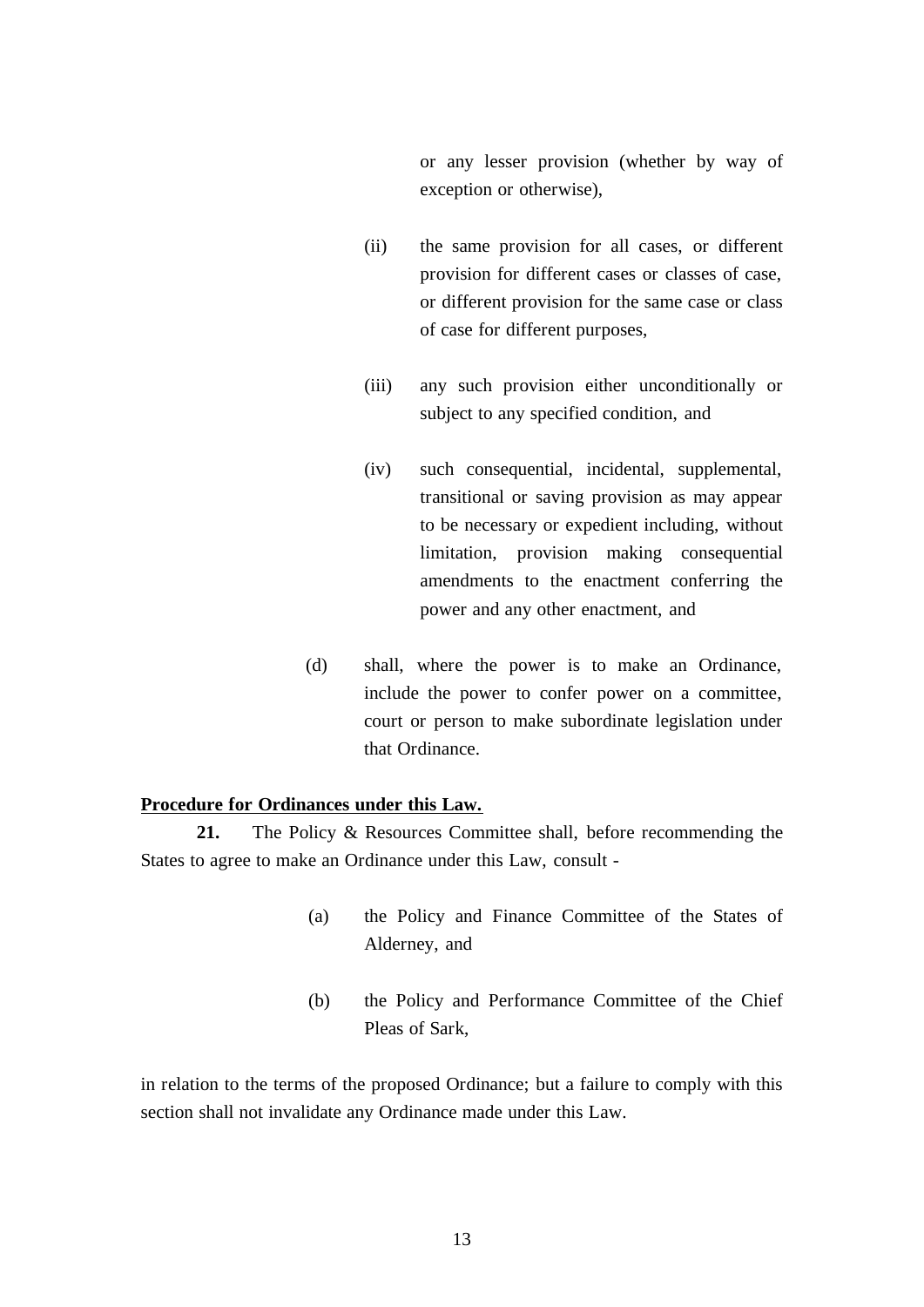## **Saving for subordinate legislation not laid.**

**22.** Unless the contrary intention appears, subordinate legislation is not invalid by reason only of not having been laid before the States of Deliberation, the States of Alderney or the Chief Pleas of Sark, as the case may be, in accordance with any requirement of the enactment under which the subordinate legislation was made.

## **Rules of court.**

**23.** Where an enactment confers jurisdiction on a court, or extends or varies the jurisdiction of a court -

- (a) the court, or
- (b) any other authority or body,

having for the time being power to make rules of court for that court, may make rules of court in exercise of, or in respect of, the jurisdiction conferred, extended or varied.

# PART IX

# STATUTORY POWERS AND DUTIES

## **Exercise of powers and duties.**

**24.** (1) Where an enactment confers a power or imposes a duty, unless the contrary intention appears, the power may be exercised and the duty shall be performed from time to time as occasion requires.

(2) Where an enactment confers a power or imposes a duty, unless the contrary intention appears, all powers -

- (a) as are reasonably necessary or expedient for the purposes of, or in connection with, or
- (b) as are ancillary, or incidental, to,

the exercise of the power or the performance of the duty, shall be regarded as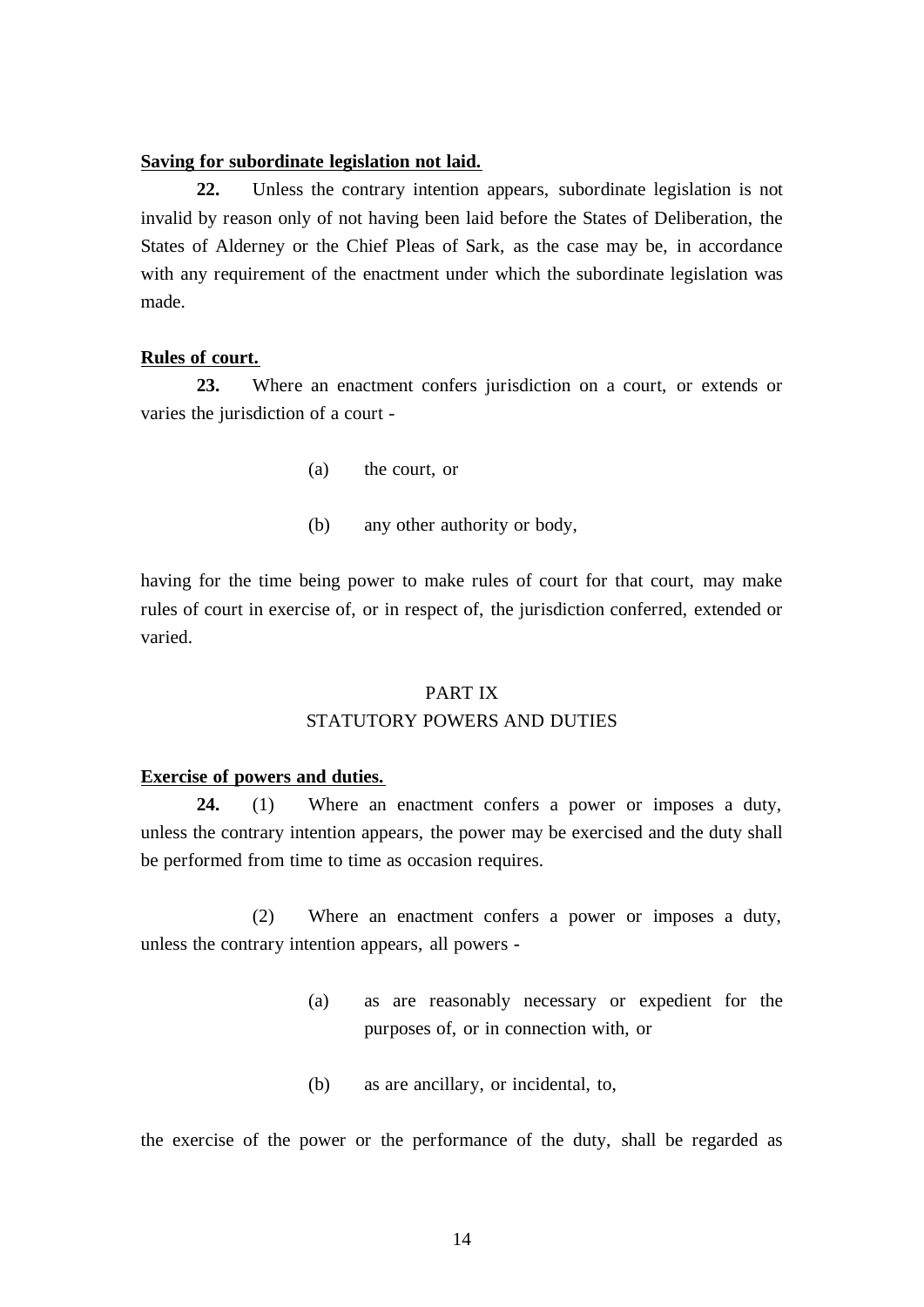given.

## **Provisions as to holders of office.**

**25.** (1) Where an enactment authorises the appointment of a person to any office, unless the contrary intention appears, it is to be treated as conferring on the person or body having the function of appointment -

- (a) power to remove or suspend the office holder, and
- (b) power, exercisable in the same manner and subject to the same conditions, restrictions and requirements (if any) applicable on the appointment -
	- (i) to reappoint or reinstate the person to that office,
	- (ii) where the office holder is for any reason unable to carry out the functions of the office, to appoint another eligible person to replace the holder or to act temporarily in the holder's place, and to provide for the remuneration of the person so appointed, and
	- (iii) to fix or vary the office holder's remuneration, to withhold remuneration in whole or part during a period of suspension from office, and to terminate remuneration on the holder's removal from office.

## (2) Where -

- (a) an enactment authorises the appointment of a person to any office, and
- (b) the appointment may only be made on the recommendation or subject to the approval, consent or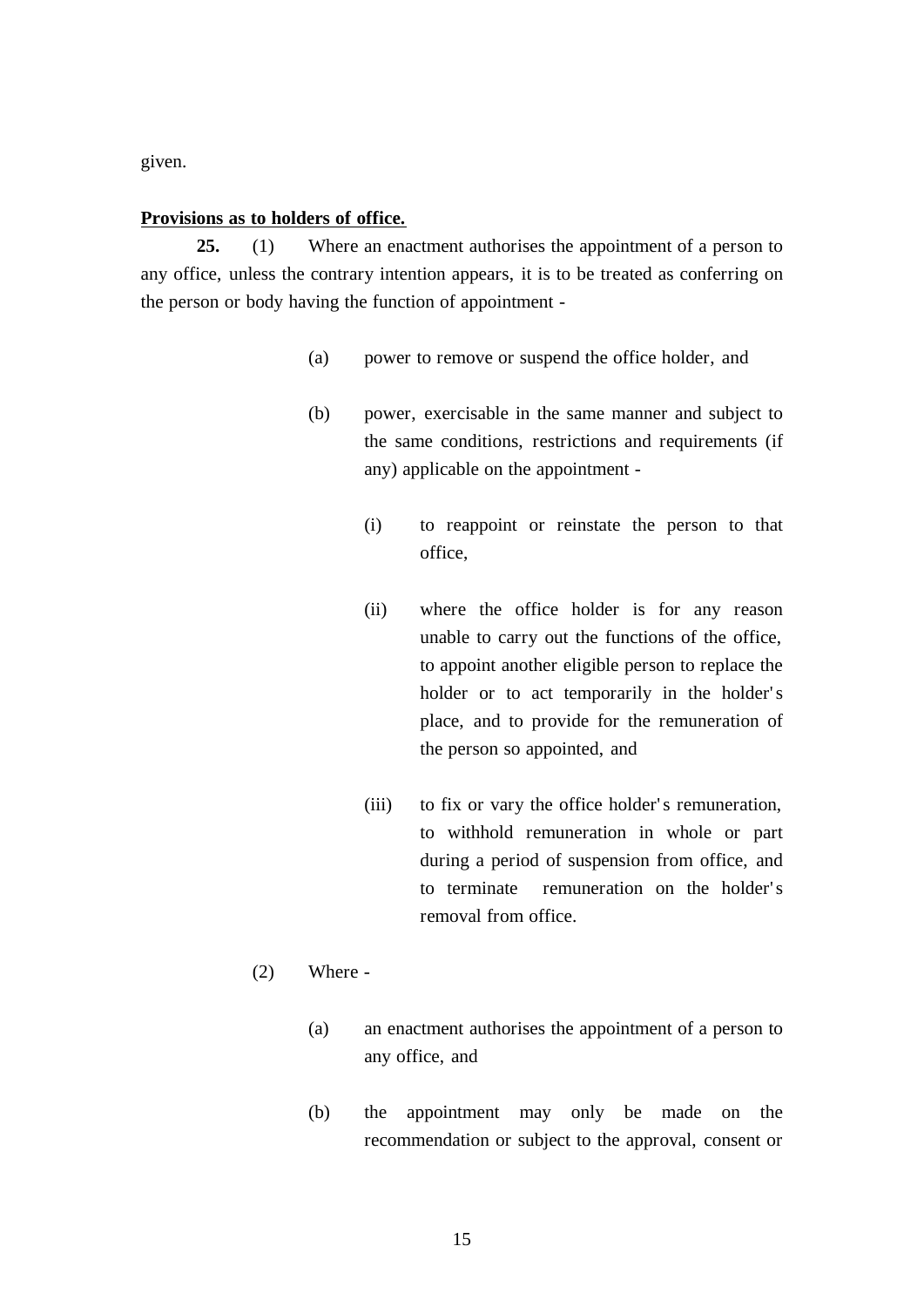concurrence of a person or body,

then, unless the contrary intention appears, the powers in subsection (1) are exercisable only on the recommendation or subject to the approval, consent or concurrence of that person or body.

## **Exercise of powers of holders of office.**

**26.** Where an enactment confers a power or imposes a duty on the holder of an office, unless the contrary intention appears, the power may be exercised and the duty shall be performed by the holder for the time being of the office.

# PART X OFFENCES AND PENALTIES

## **Duplicated offences.**

**27.** Where an act or omission constitutes an offence -

- (a) under two or more enactments, or
- (b) both under an enactment and the common or customary law,

the offender is, unless the contrary intention appears, liable to be prosecuted and punished under either or any of those enactments or the common or customary law, but is not liable to be punished more than once for the same offence.

## PART XI

# MISCELLANEOUS MATTERS

#### **Repeal.**

- **28.** The following enactments are repealed
	- (a) the Interpretation (Guernsey) Law, 1948,
	- (b) section 3(2) to (4) of the European Communities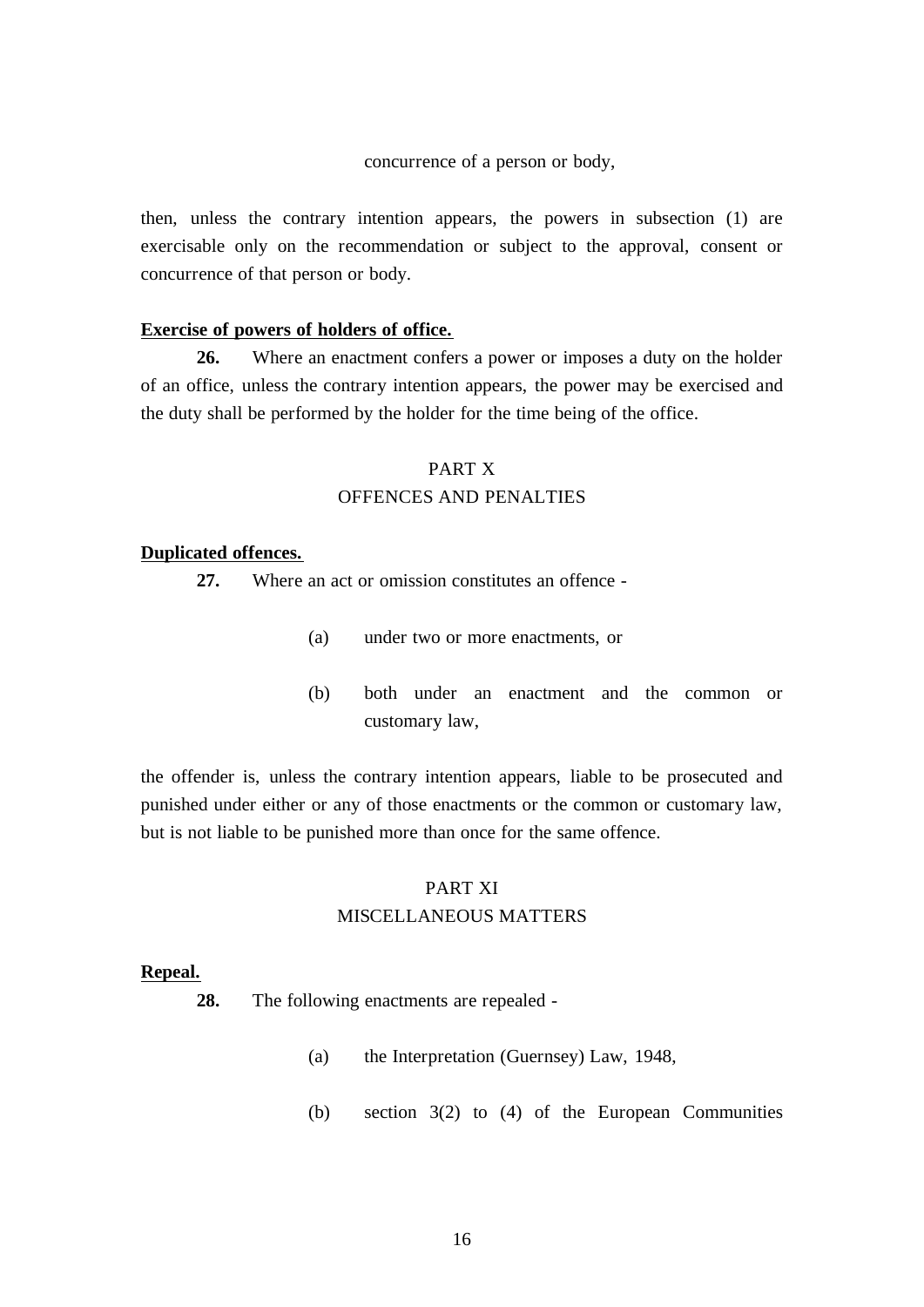(Bailiwick of Guernsey) Law, 1973**<sup>d</sup>** , and

(c) section 3 of the European Economic Area (Bailiwick of Guernsey) Law, 1996**<sup>e</sup>** .

## **Application to Crown.**

**29.** This Law binds the Crown.

## **Commencement.**

**30.** This Law shall come into force on the day appointed by Ordinance of the States.

## **Citation.**

**31.** This Law may be cited as the Interpretation and Standard Provisions (Bailiwick of Guernsey) Law, 2016.

**<sup>d</sup>** Ordres en Conseil Vol. XXIV, p. 87, Vol. XXVII, p. 242; Vol. XXIX, pp. 127 and 419 and cf. Vol. XXXVI, p. 458; Recueil d' Ordonnances Tome XXVI, p. 316; Tome XXVIII, pp. 79 and 541; Tome XXIX, p. 362 and Ordinance No.  $X\overline{X}X$ of 2014.

**<sup>e</sup>** Ordres en Conseil Vol. XXXVI, p. 458.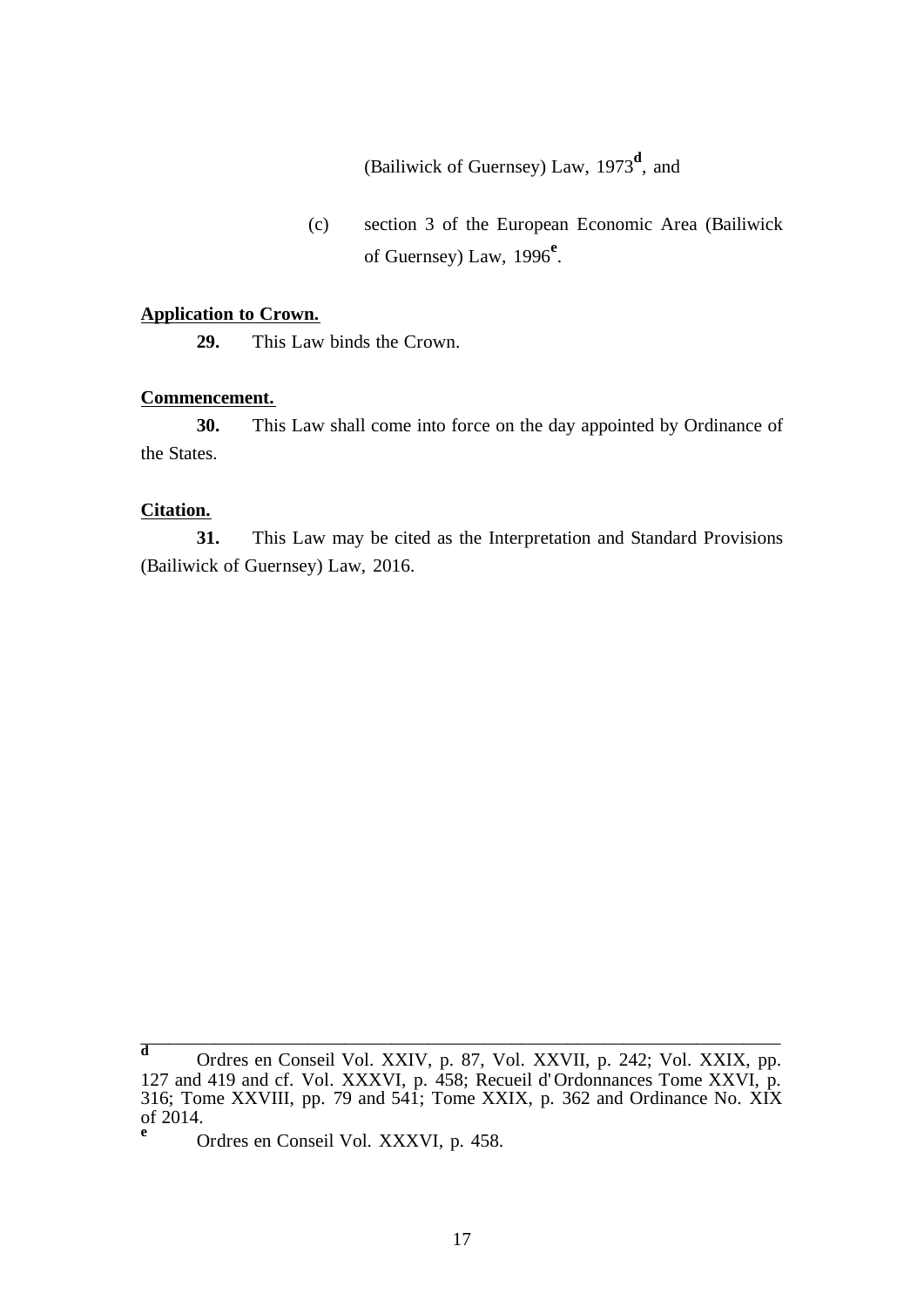### **SCHEDULE**

# **DEFINITIONS**

Section 12

# PART I

"**Act of Parliament**" means an Act within the meaning of the Interpretation Act 1978,

"**Acting Magistrate**" or "**Assistant Magistrate**" means a Deputy Judge of the Magistrate's Court,

"**Advocate**" means an Advocate of the Royal Court,

"**affidavit**"**:** see "oath" and "swear",

"**Agreement on the European Economic Area**" has the same meaning as "the Agreement" under section 4(1) of the European Economic Area (Bailiwick of Guernsey) Law, 1996**<sup>f</sup>** ,

"**Alderney Official Gazette**" means the Alderney Official Gazette established under the Official Gazette (Alderney) Law, 1994**<sup>g</sup>** ,

"**Bailiff**" includes the Deputy Bailiff, a Lieutenant Bailiff, the Juge-Délégué and a Judge of the Royal Court,

"**Bailiwick**" means the Bailiwick of Guernsey,

"**body corporate**" means a body corporate, of whatever description, incorporated with or without limited liability in any part of the world,

**<sup>f</sup>** Ordres en Conseil Vol. XXXVI, pg. 458; amended by Ordinance No. XXXIII of 2003.

<sup>&</sup>lt;sup>g</sup> Ordres en Conseil Vol. XXXV(1), p. 421.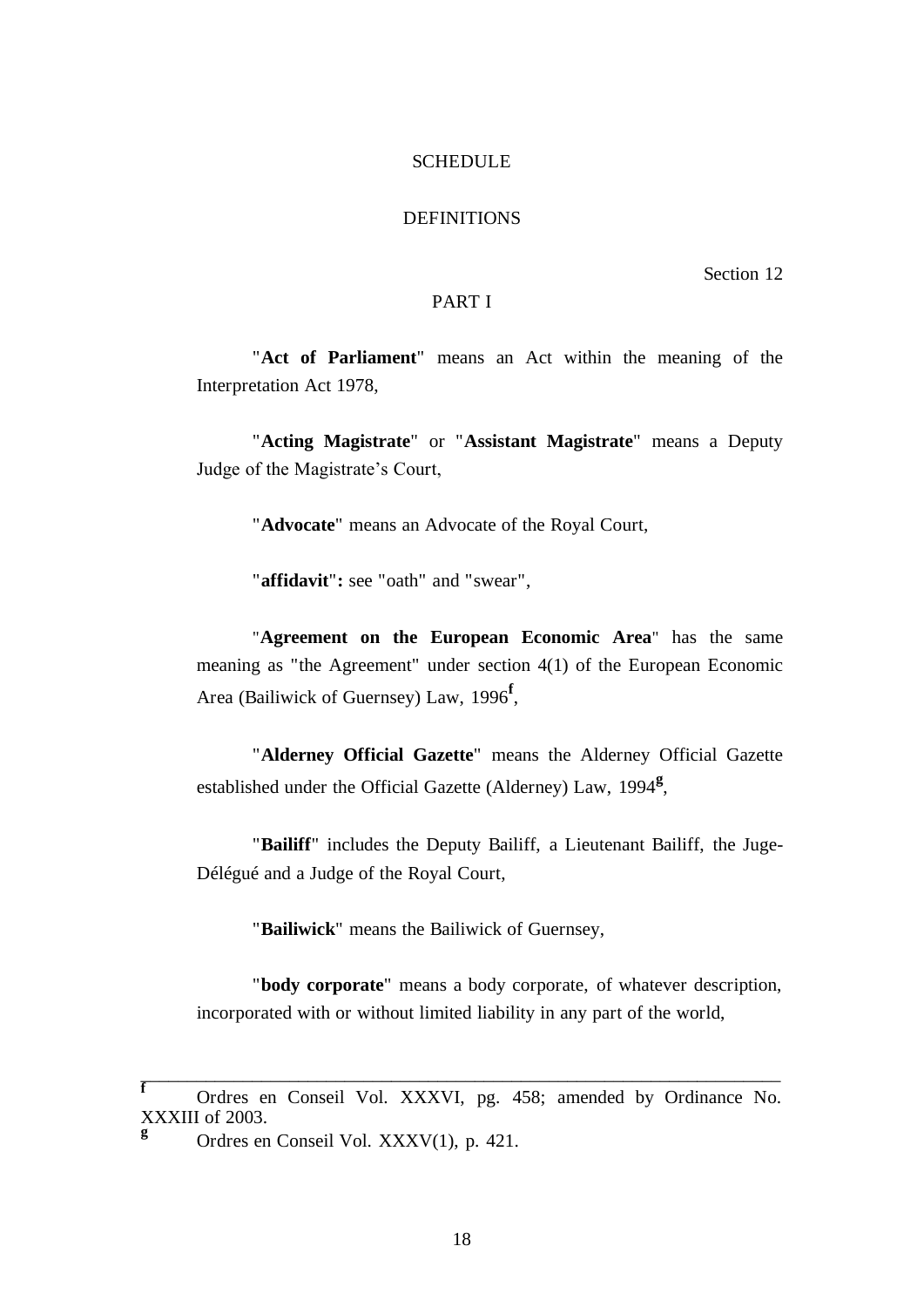"**British Islands**" means the United Kingdom, the Channel Islands and the Isle of Man,

"**British overseas territory**" has the same meaning as in the British Nationality Act 1981**<sup>h</sup>** ,

"British possession" means any part of Her Majesty's dominions outside the United Kingdom, and where parts of such dominions are under both a central and a local legislature all parts under the central legislature are deemed, for the purposes of this definition, to be one British possession,

"**business day**" means any day other than -

- (a) a Saturday, a Sunday, Christmas Day and Good Friday, and
- (b) a public holiday,

and "**non-business day**" means any day other than a business day,

"**carry out**", in relation to a function, includes perform a duty and exercise a power,

"**Chief Pleas**" means the Chief Pleas of Sark,

"**colonial legislature**" and "**legislature**", in relation to a British possession, mean the authority, other than the Parliament of the United Kingdom or Her Majesty in Council, competent to make laws for the possession,

"colony" means any part of Her Majesty's dominions outside the British Islands except -

(a) countries having fully responsible status within the

**h** An Act of Parliament, 1981 c. 61.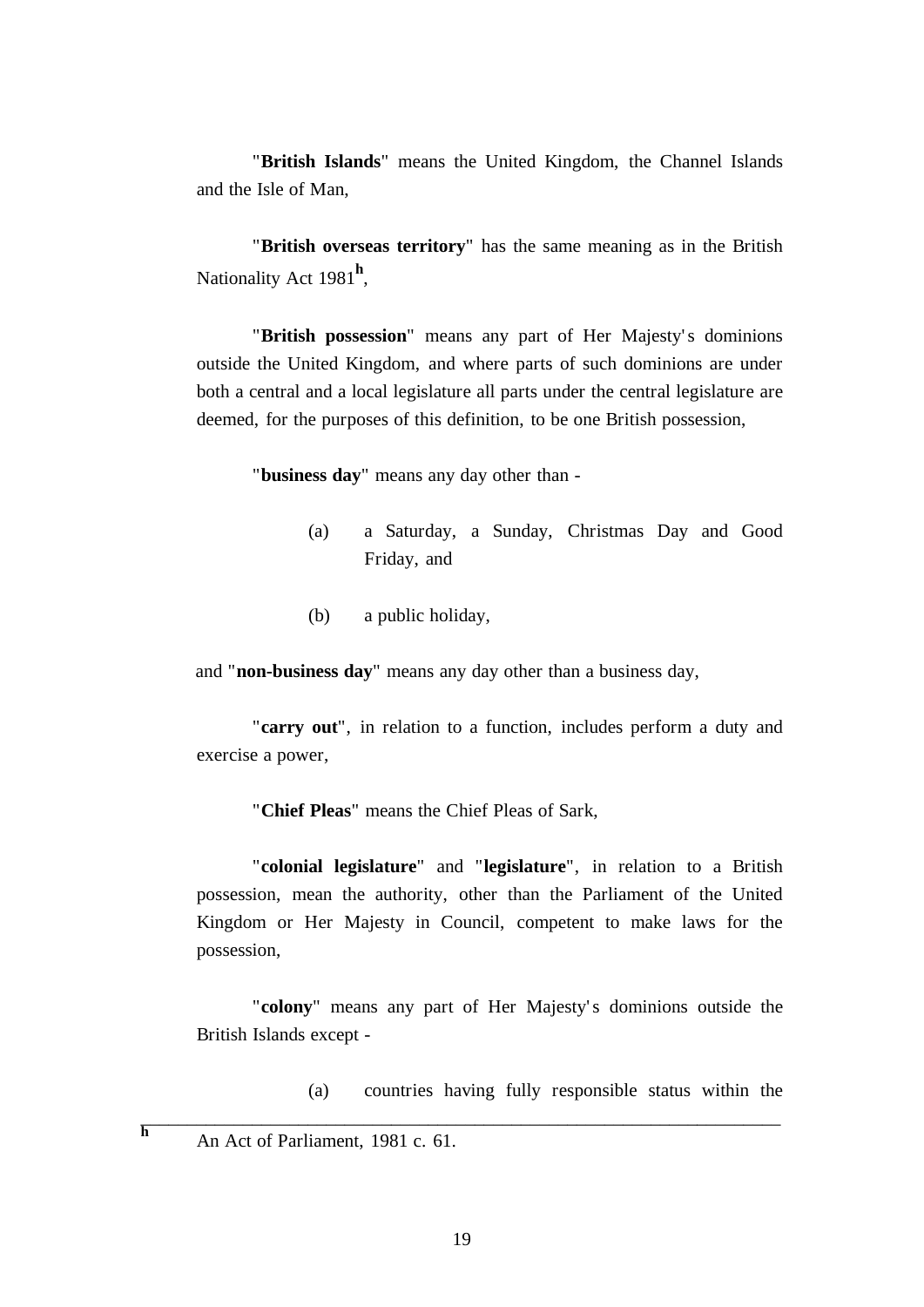Commonwealth,

- (b) territories for whose external relations a country other than the United Kingdom is responsible,
- (c) associated states,

and where parts of such dominions are under both a central and a local legislature all parts under the central legislature are deemed, for the purposes of this definition, to be one colony,

"**commencement**"**:** see section 8,

"**committee**" of the States of Guernsey, States of Alderney or Chief Pleas of Sark means any committee, council, department, authority, board or like body thereof, however called,

"**consular officer**" has the meaning assigned by Article 1 of the Vienna Convention set out in Schedule 1 to the Consular Relations Act 1968**<sup>i</sup>** ,

"**contravention**" includes failure to comply,

"**Court of Alderney**" means the Court of Alderney constituted in accordance with Part II of the Government of Alderney Law, 2004**<sup>j</sup>** ,

"**Court of Appeal**" means the Court of Appeal established by the Court of Appeal (Guernsey) Law, 1961**<sup>k</sup>** ,

"**customs officer**" means an officer within the meaning of section 1(1) of the Customs and Excise (General Provisions) (Bailiwick of

 $\frac{1}{\text{A}}$  An Act of Parliament, 1968 c.18.

<sup>&</sup>lt;sup>J</sup> Order in Council No. III of 2005.

**<sup>k</sup>** Ordres en Conseil Vol. XVIII, p. 315.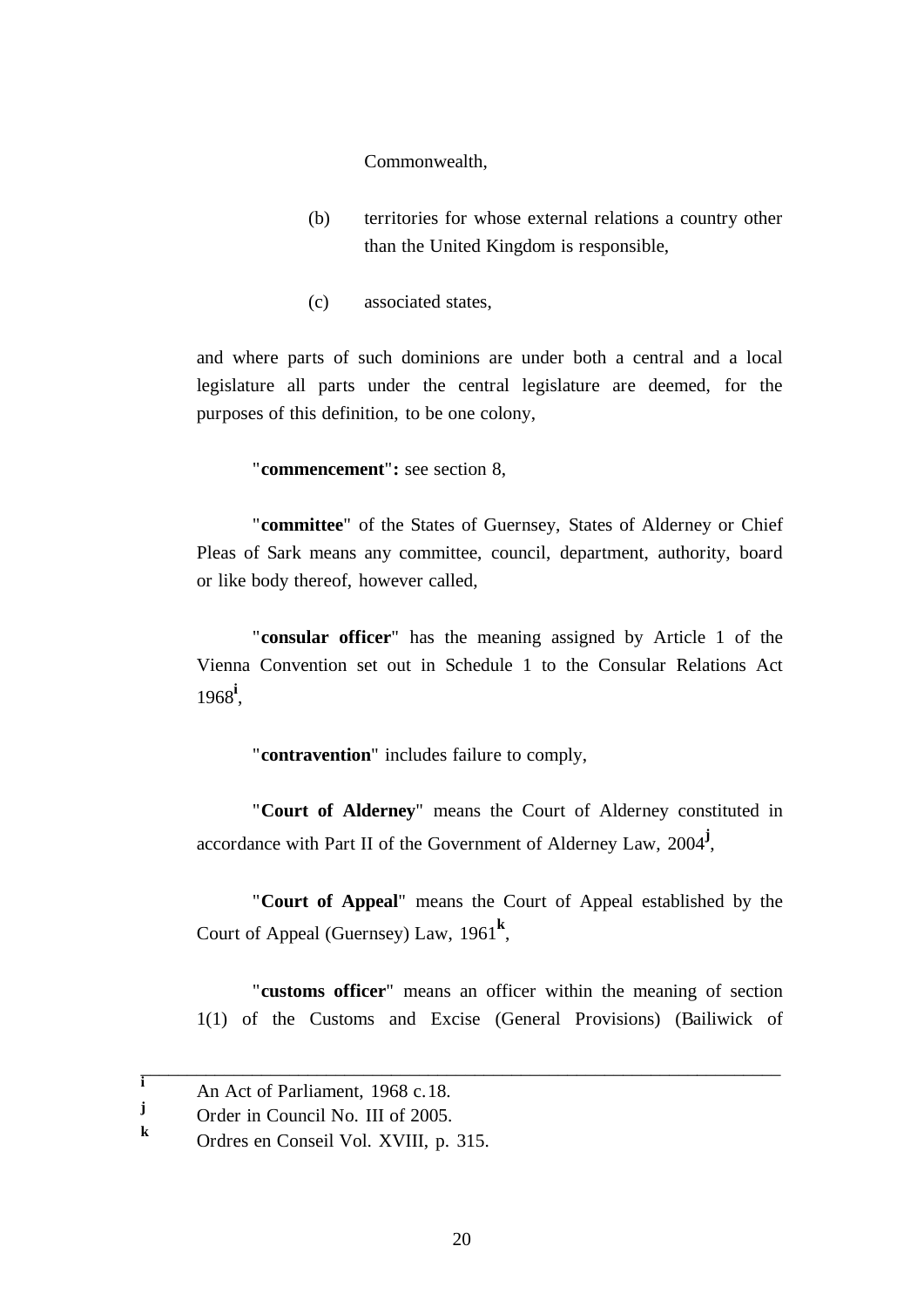Guernsey) Law, 1972<sup>1</sup>,

"**Deputy Judge of the Magistrate's Court**" means a person appointed to the office of that name under section 5 of the Magistrate' s Court (Guernsey) Law, 2008,

"**discharge**", in relation to a function, includes perform a duty and exercise a power,

"**electronic form**", in relation to the electronic storage or recording of information or documents, includes storage or recording by means of any form of information storage technology, and "**electronic**" includes electrical, magnetic, wireless, optical, digital or electromagnetic,

"**enactment**" includes a Law, an Ordinance and any subordinate legislation and includes any provision or portion of a Law, an Ordinance or any subordinate legislation,

"**European Union**", "**EU instrument**", "**the Treaties**" and "**the EU Treaties**" and other expressions defined by section 1 of, and Schedule 1 to, the European Communities (Bailiwick of Guernsey) Law, 1973 have the meanings given under that Law,

"**function**" includes a duty and a power,

"**Her Majesty's Procureur**" includes Her Majesty' s Comptroller,

"**international agreement**" includes any convention, treaty, protocol or other international instrument or any provision thereof, whether or not binding on the Bailiwick or any part thereof,

"**Judge of the Magistrate's Court**" means a person appointed to the office of that name under section 2 of the Magistrate' s Court (Guernsey) Law, 2008,

\_\_\_\_\_\_\_\_\_\_\_\_\_\_\_\_\_\_\_\_\_\_\_\_\_\_\_\_\_\_\_\_\_\_\_\_\_\_\_\_\_\_\_\_\_\_\_\_\_\_\_\_\_\_\_\_\_\_\_\_\_\_\_\_\_\_\_\_\_ **<sup>l</sup>** Ordres en Conseil Vol. XXIII, p. 573 and see Vol. XXXIII, p. 217.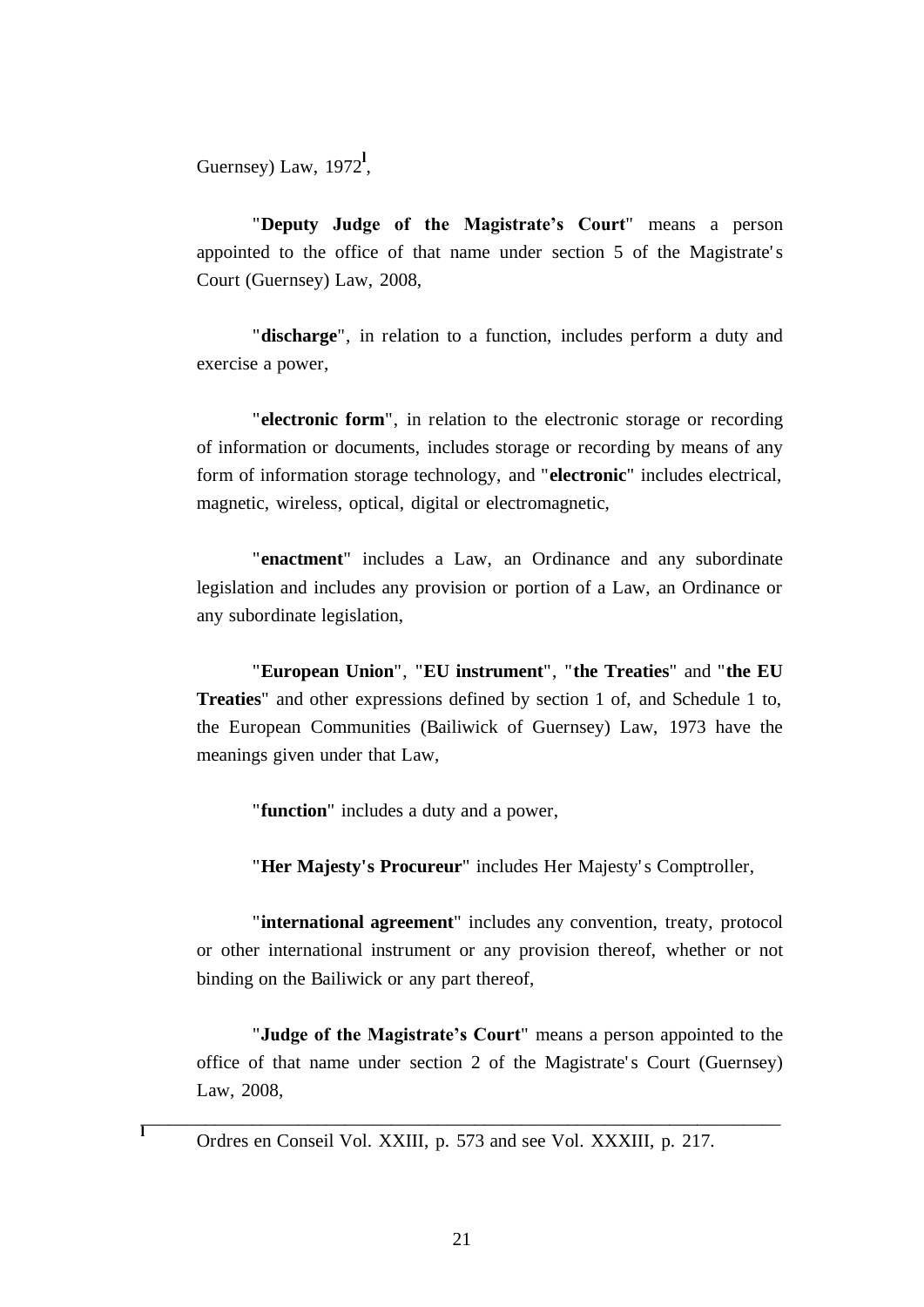"**Judge of the Royal Court**" means a person appointed to the office of that name under section 3 of the Royal Court (Reform) (Guernsey) Law, 2008,

# "**Jurat**" means -

- (a) in relation to Guernsey, a Jurat of the Royal Court (*Juré Justicier de la Cour Royale*) and includes a Juré-Justicier Suppléant**<sup>m</sup>** , and
- (b) in relation to Alderney, a Jurat of the Court of Alderney,

"**Juvenile Court**" means the Magistrate's Court sitting as the Juvenile Court, pursuant to the Criminal Justice (Children and Juvenile Court Reform) (Bailiwick of Guernsey) Law, 2008**<sup>n</sup>** ,

"**La Gazette Officielle**" means La Gazette Officielle established under the Law intituled Loi par rapport à la Publication des Annonces Officielles, registered on the Records of the Island on the 21<sup>st</sup> March, 1936<sup>o</sup>,

"**land**" includes houses and buildings,

"**Law Officer**" or "**Law Officer of the Crown**" means Her Majesty' s Procureur or Her Majesty' s Comptroller,

"**Lieutenant-Governor**" means the Lieutenant-Governor and Commander-in-Chief of the Island of Guernsey and its Dependencies,

"**Magistrate's Court**", in relation to Guernsey, means the Court

**m** The office of Juré-Justicier Suppléant was established by the Royal Court (Reform) (Guernsey) Law, 2008.

**n** Order in Council Nos. VI and No. XVIII of 2009.

**<sup>o</sup>** Ordres en Conseil Vol. X, p. 304.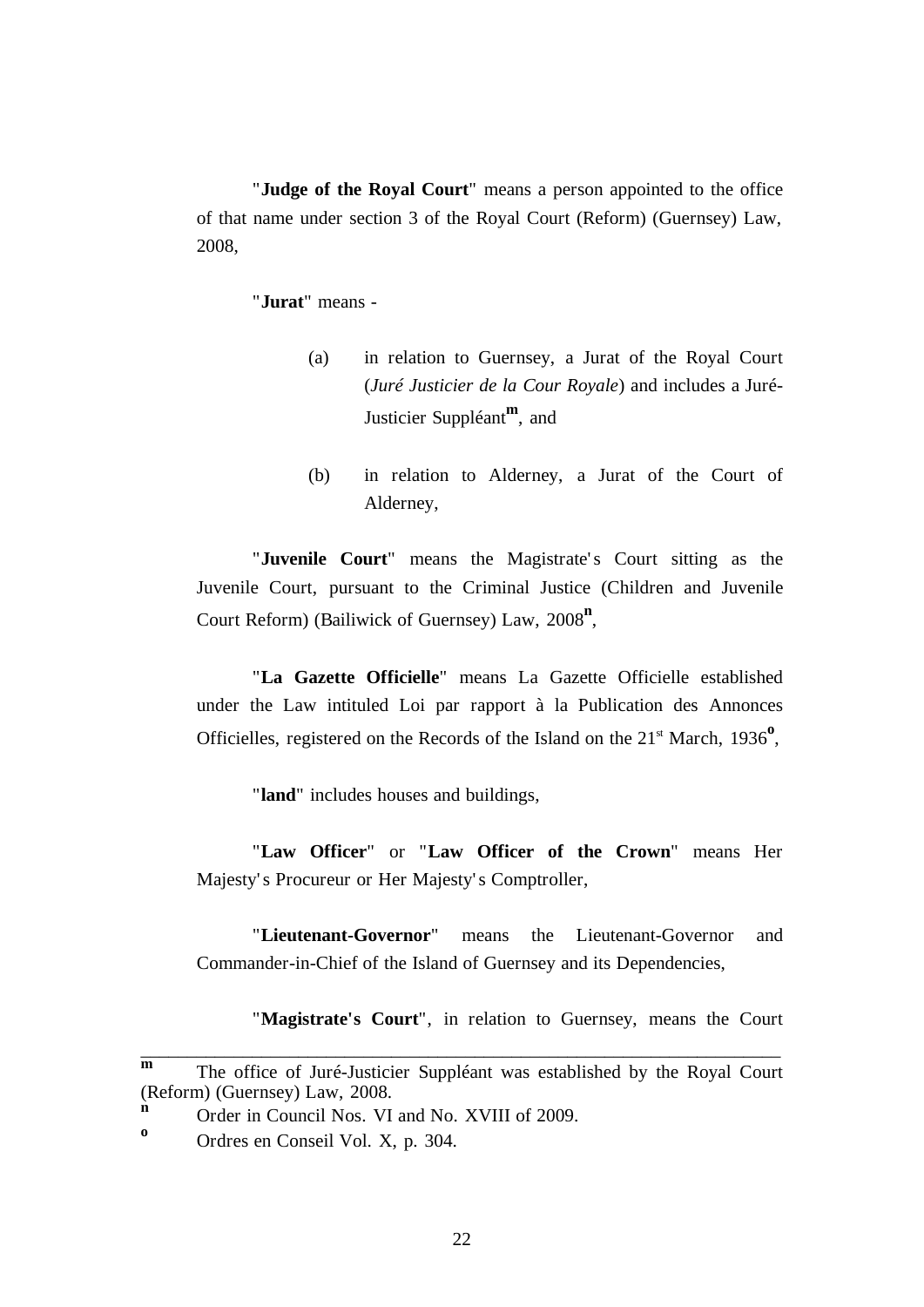established by section 1 of the Magistrate' s Court (Guernsey) Law, 1954**<sup>p</sup>** ,

"**month**" means calendar month,

"**oath**", in the case of a person permitted by law to affirm or declare instead of swear, includes affirmation and declaration (and "**affidavit**" shall be construed accordingly),

"**officer of police**" means -

- (a) in relation to Guernsey, Herm and Jethou
	- (i) a member of the salaried police force of the Island of Guernsey, or
	- (ii) within the limits of their jurisdiction, a member of the special constabulary of the Island of Guernsey,
- (b) in relation to Alderney
	- (i) a member of the salaried police force of the Island of Guernsey,
	- (ii) a member of any police force which may be established by the States of Alderney, or
	- (iii) within the limits of their jurisdiction, a special constable appointed under section 47 of the Government of Alderney Law, 2004, and
- (c) in relation to Sark -

**p** Ordres en Conseil Vol. XVI, p. 103 and see Order in Council No. XVIII of 2009.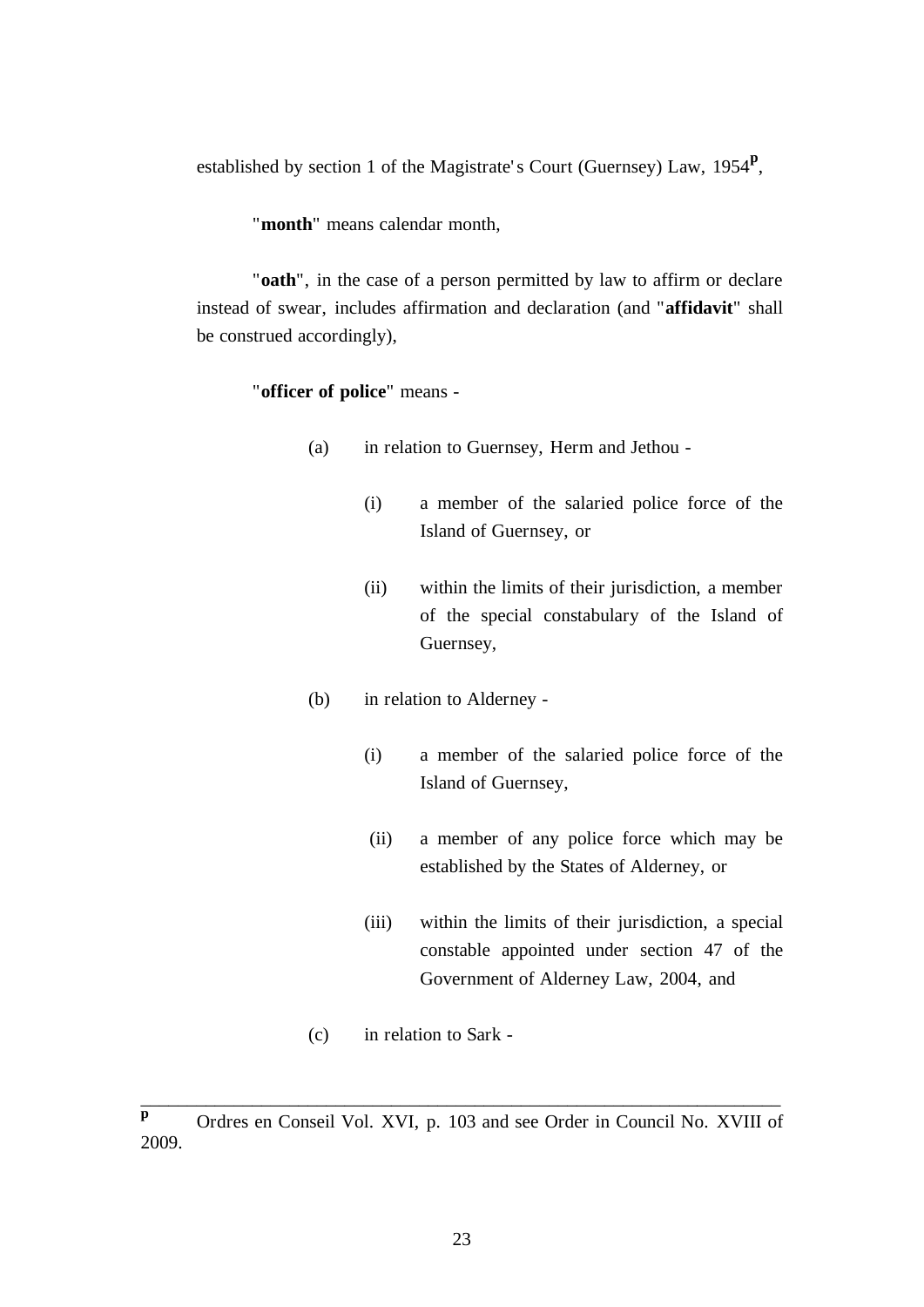- (i) the Constable, the Vingtenier or an Assistant Constable of Sark,
- (ii) a member of the salaried police force of the Island of Guernsey, or
- (iii) within the limits of their jurisdiction, a special constable appointed by the Court of the Seneschal,

"**Ordinary Court**" means the Royal Court sitting as an Ordinary Court,

"**perform**", in relation to a function, includes perform a duty and exercise a power,

"**person**" includes -

- (a) an individual,
- (b) a body corporate,
- (c) any other legal person, and
- (d) an unincorporated body of persons,

"**Petty Debts Court**" and "**Cour pour le recouvrement de Menues Dettes**" mean the Magistrate' s Court exercising civil jurisdiction under Part III of the Magistrate' s Court (Guernsey) Law, 2008,

"**Police Court**" and "**Cour de Police Correctionnelle**" mean the Magistrate's Court exercising criminal jurisdiction under Part II of the Magistrate' s Court (Guernsey) Law, 2008,

"**police officer**" has the same meaning as officer of police,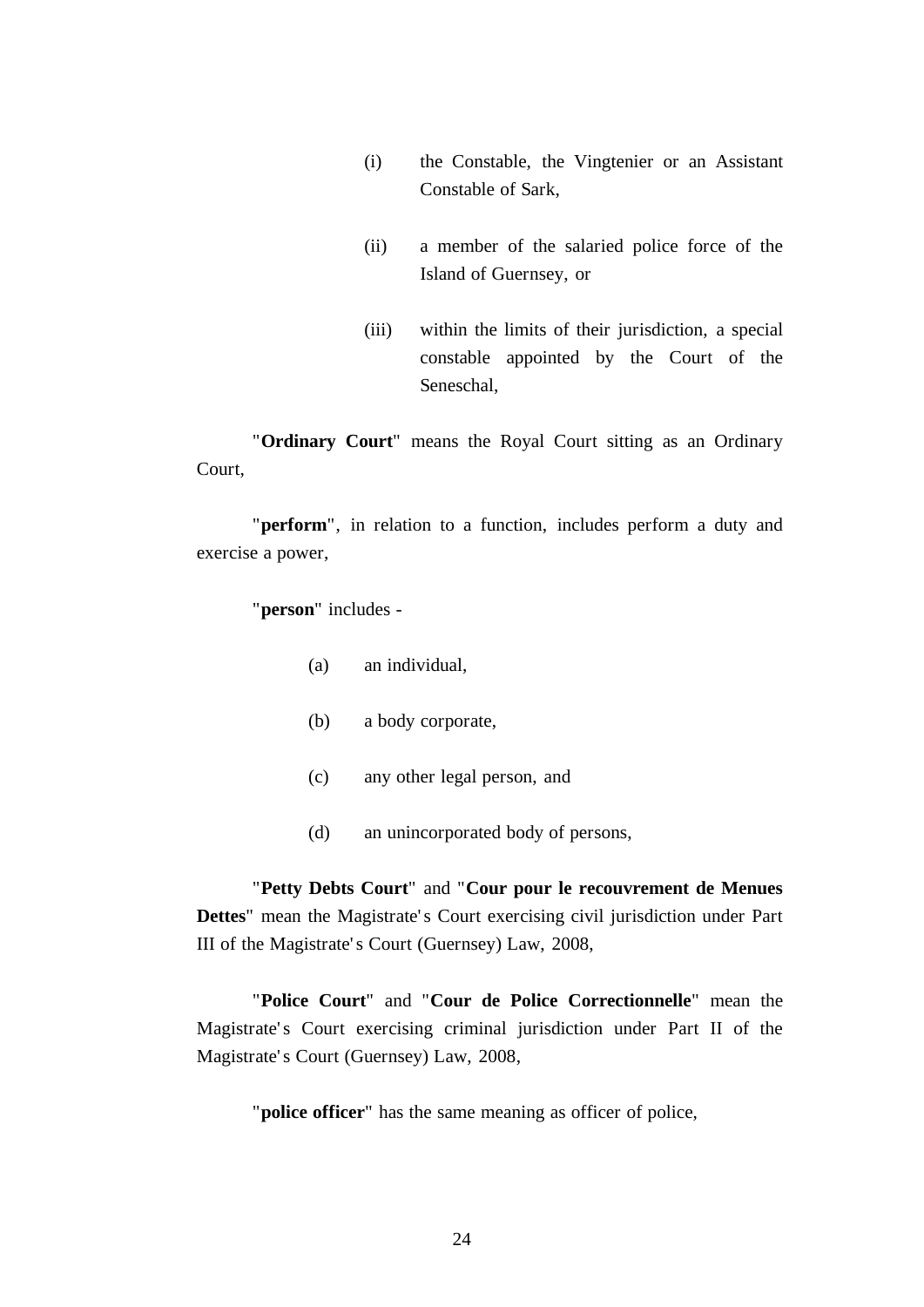"**public authority**" includes -

- (a) a court or tribunal, and
- (b) any person certain of whose functions are functions of a public nature,

but does not include the States of Deliberation, the States of Alderney or the Chief Pleas,

"**public holiday**" means a day appointed as a public holiday -

- (a) in the case of the Bailiwick (other than Alderney and Sark), by the States of Deliberation by Ordinance made under section 1(1) of the Bills of Exchange (Guernsey) Law, 1958**<sup>q</sup>** ,
- (b) in the case of Alderney, by the States of Alderney by Ordinance made under –
	- (i) section 1(1) of the Bills of Exchange (Guernsey) Law, 1958, or
	- (ii) paragraph (o) of Schedule 2 to the Government of Alderney Law, 2004, or
- (c) in the case of Sark, by the Chief Pleas by Ordinance made under section 1(1) of the Bills of Exchange (Guernsey) Law, 1958,

"**repeal**" includes rescind, revoke, cancel, omit or delete,

"**Royal Court**" means the Royal Court of Guernsey,

**<sup>q</sup>** Ordres en Conseil Vol. XVII, p. 384; Vol. XXIV, p. 84; Vol. XXXIV, p. 504 and Vol. XXXV(1), p. 367.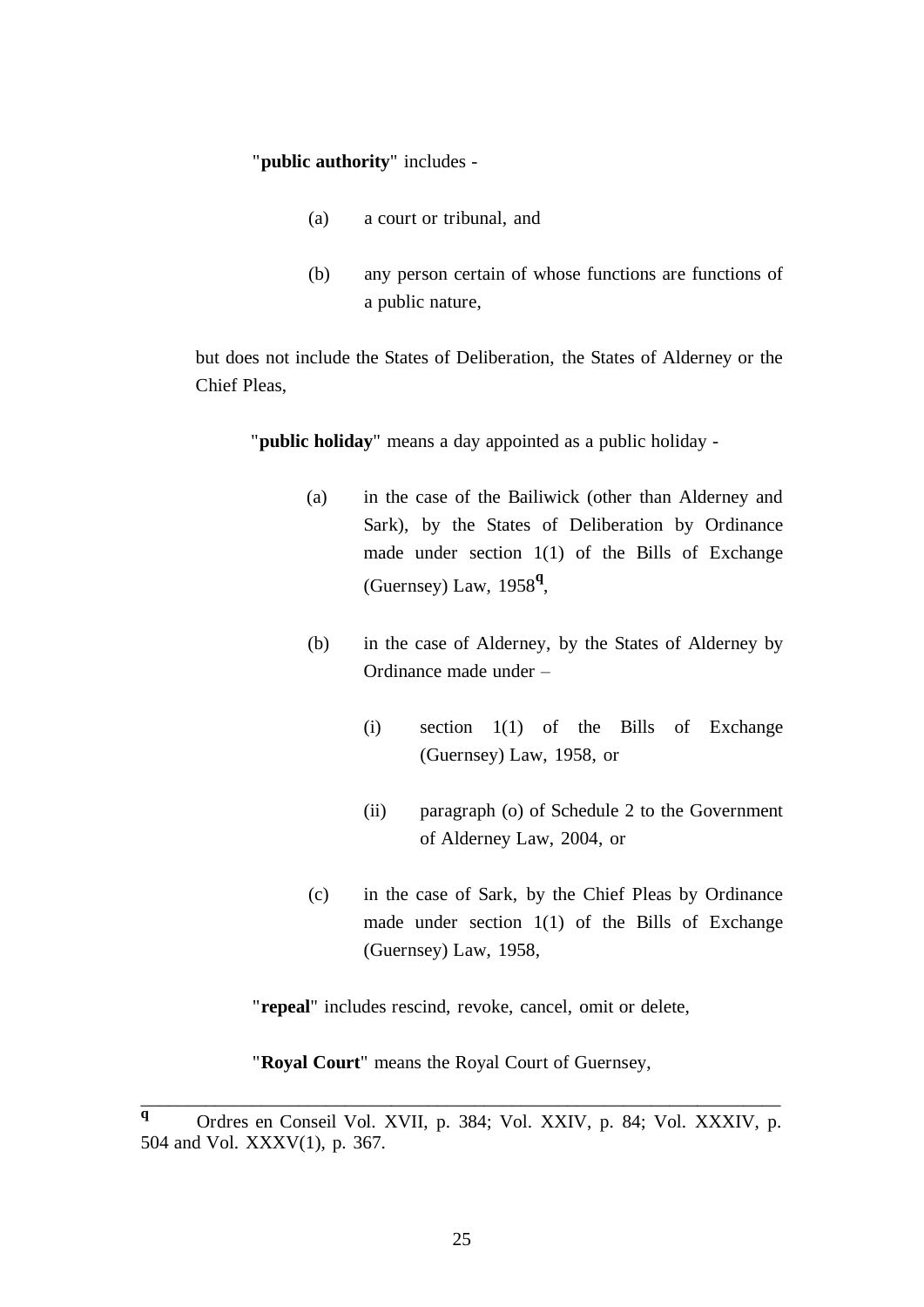"Secretary of State" means one of Her Majesty's Principal Secretaries of State,

"**Seneschal**", in relation to Sark, includes the Deputy Seneschal and a Lieutenant Seneschal,

"**States**" means the States of Deliberation,

"**subordinate legislation**" means any regulation, rule, order, rule of court, resolution, scheme, byelaw or other instrument made under any statutory, customary or inherent power and having legislative effect, but does not include an Ordinance,

"**summer time**" means the time applicable during the summer-time period within the meaning of Directive 2000/84/EC of the European Parliament and of the Council of 19 January 2001<sup>r</sup> concerning summer time arrangements,

"**swear**", in the case of persons allowed by law to affirm or declare instead of to swear, includes to affirm and to declare (and "**affidavit**" shall be construed accordingly),

"**territorial sea**" or "**territorial waters**" of or adjacent to the Bailiwick or of any island thereof means the territorial sea adjacent to the Bailiwick or, as the case may be, that island, the breadth thereof being measured from the baselines established by the Territorial Sea (Baselines) Order 2014**<sup>s</sup>** ,

"**under**", in relation to an enactment, includes "by", "in accordance with", "for the purposes of", "pursuant to" and "by virtue of" the enactment or any Ordinance or subordinate legislation made under the enactment,

**r** OJ No. L031, 2 February 2001 p. 21.

**<sup>s</sup>** U.K. S.I. 2014 No. 1353.